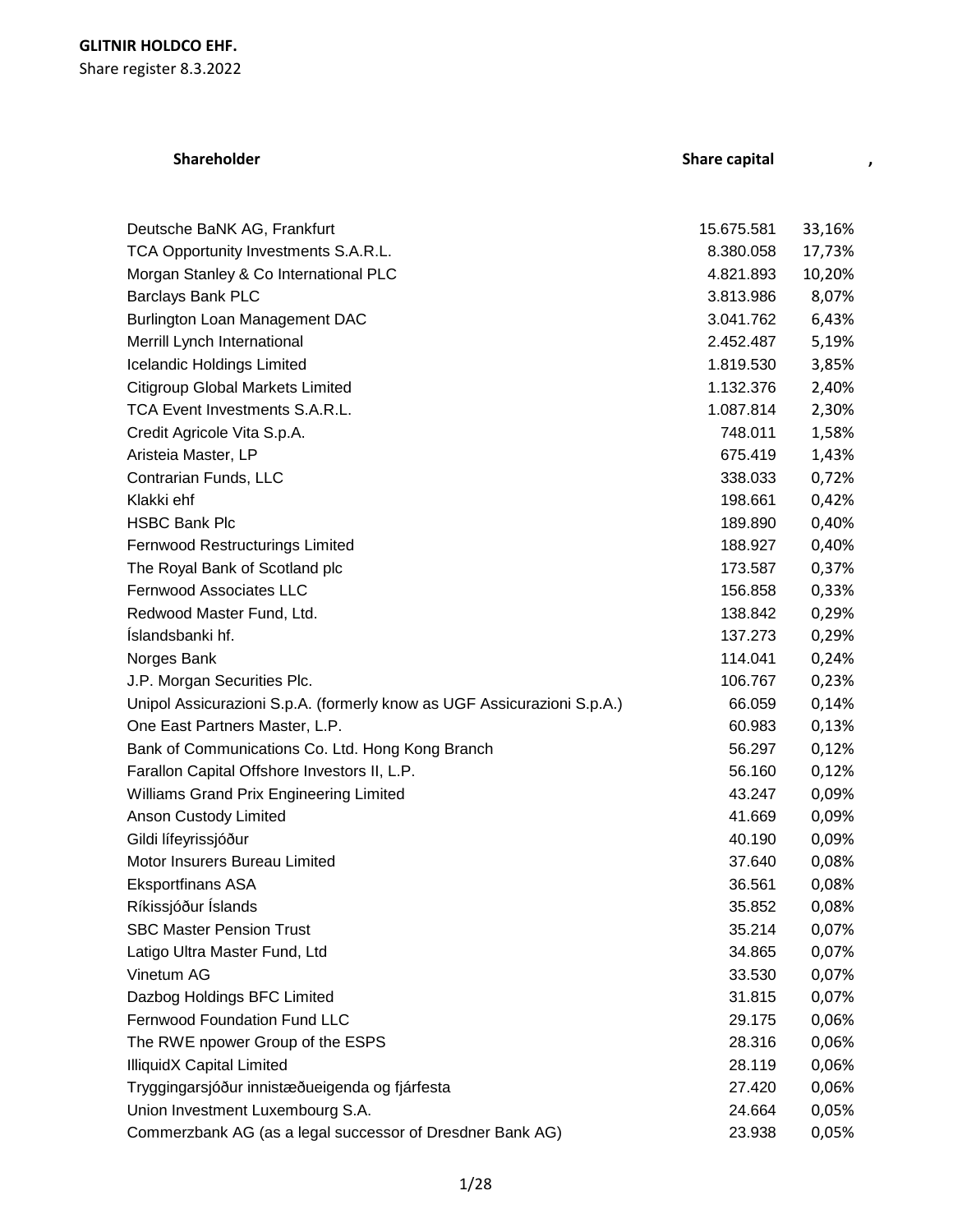| Shareholder                                                                  | <b>Share capital</b> | $\mathbf{r}$ |
|------------------------------------------------------------------------------|----------------------|--------------|
| CS Bond Fund (Lux) Sfr                                                       | 23.929               | 0,05%        |
| Kröfufélagið ehf                                                             | 23.724               | 0,05%        |
| Söfnunarsjóður lífeyrisréttinda                                              | 23.508               | 0,05%        |
| Societá Cattolica di Assicurazione                                           | 22.405               | 0,05%        |
| SC Lowy Primary Investments, Ltd.                                            | 22.013               | 0,05%        |
| GM Hourly-Credit Liquidating (GFI-186 Acct #7N81) within General Motors Hor  | 21.788               | 0,05%        |
| PepsiCo-Liquidating                                                          | 20.752               | 0,04%        |
| Andromeda Global Credit Fund, Ltd                                            | 19.438               | 0,04%        |
| Axa Mps Assicurazioni Vita S.P.A. formerly known as Quadrifoglio Vita S.P.A. | 18.748               | 0,04%        |
| Lánasjóður Sveitarfélaga ohf                                                 | 18.671               | 0,04%        |
| <b>CNP Assurances</b>                                                        | 17.962               | 0,04%        |
| Anson Custody Limited as Trustee of CEAF 2011 Defaulting Note Trust          | 17.457               | 0,04%        |
| Cassa di Risparmio di Cesena S.p.A.                                          | 16.742               | 0,04%        |
| CS Bond fund (CH) Dynamic Sfr                                                | 16.728               | 0,04%        |
| Lífeyrissjóður verkfræðinga                                                  | 16.053               | 0,03%        |
| Anson Custody LTD as Trustee of JARF 2012 Defaulting Note Trust              | 14.999               | 0,03%        |
| <b>AXA France Vie</b>                                                        | 14.947               | 0,03%        |
| Bankhaus Gebr. Martin AG                                                     | 14.740               | 0,03%        |
| GenoBank Donauwald eG                                                        | 14.533               | 0,03%        |
| <b>Black Pine Capital GmbH</b>                                               | 13.468               | 0,03%        |
| BPI vida-Companhia de Seguros de vida, S.A                                   | 12.821               | 0,03%        |
| GM Salary Credit Pool (GFI-187 Acct #7N82) within GMAM Group Pension Tru     | 12.696               | 0,03%        |
| Dazbog Holdings F5 Limited                                                   | 12.398               | 0,03%        |
| Goudse Levensverzekeringen L.V                                               | 11.989               | 0,03%        |
| JPMorgan Whitefriars Ing                                                     | 11.679               | 0,02%        |
| H.C.B.C. Enterprises Limited                                                 | 11.032               | 0,02%        |
| The James Irvine Foundation                                                  | 10.985               | 0,02%        |
| Niumo S.A.                                                                   | 10.831               | 0,02%        |
| Philip L Meisel                                                              | 10.031               | 0,02%        |
| <b>James Daniel Barratt</b>                                                  | 9.737                | 0,02%        |
| Cooperatieve Centrale Raiffeisen-Boerenleenbank                              | 9.185                | 0,02%        |
| Peter Krsák                                                                  | 8.615                | 0,02%        |
| Medinol Ltd.                                                                 | 8.582                | 0,02%        |
| Arab Monetary Fund                                                           | 7.999                | 0,02%        |
| Crown Managed Accounts SPC acting for and on behalf of Crown/Latigo Segre    | 7.915                | 0,02%        |
| <b>Utah Retirement Systems</b>                                               | 7.764                | 0,02%        |
| Banca Popolare FriulAdria S.p.A                                              | 7.679                | 0,02%        |
| Kempen Umbrella Fund II NV                                                   | 7.616                | 0,02%        |
| Bürkert Gbr.                                                                 | 7.210                | 0,02%        |
| HANSAINVEST Hanseatische Investment GmBH                                     | 7.156                | 0,02%        |
| KS Capital Partners, LP                                                      | 7.065                | 0,01%        |
| <b>KS International Master Ltd</b>                                           | 7.065                | 0,01%        |
| Metal Box Credit Portfolio                                                   | 7.030                | 0,01%        |
|                                                                              |                      |              |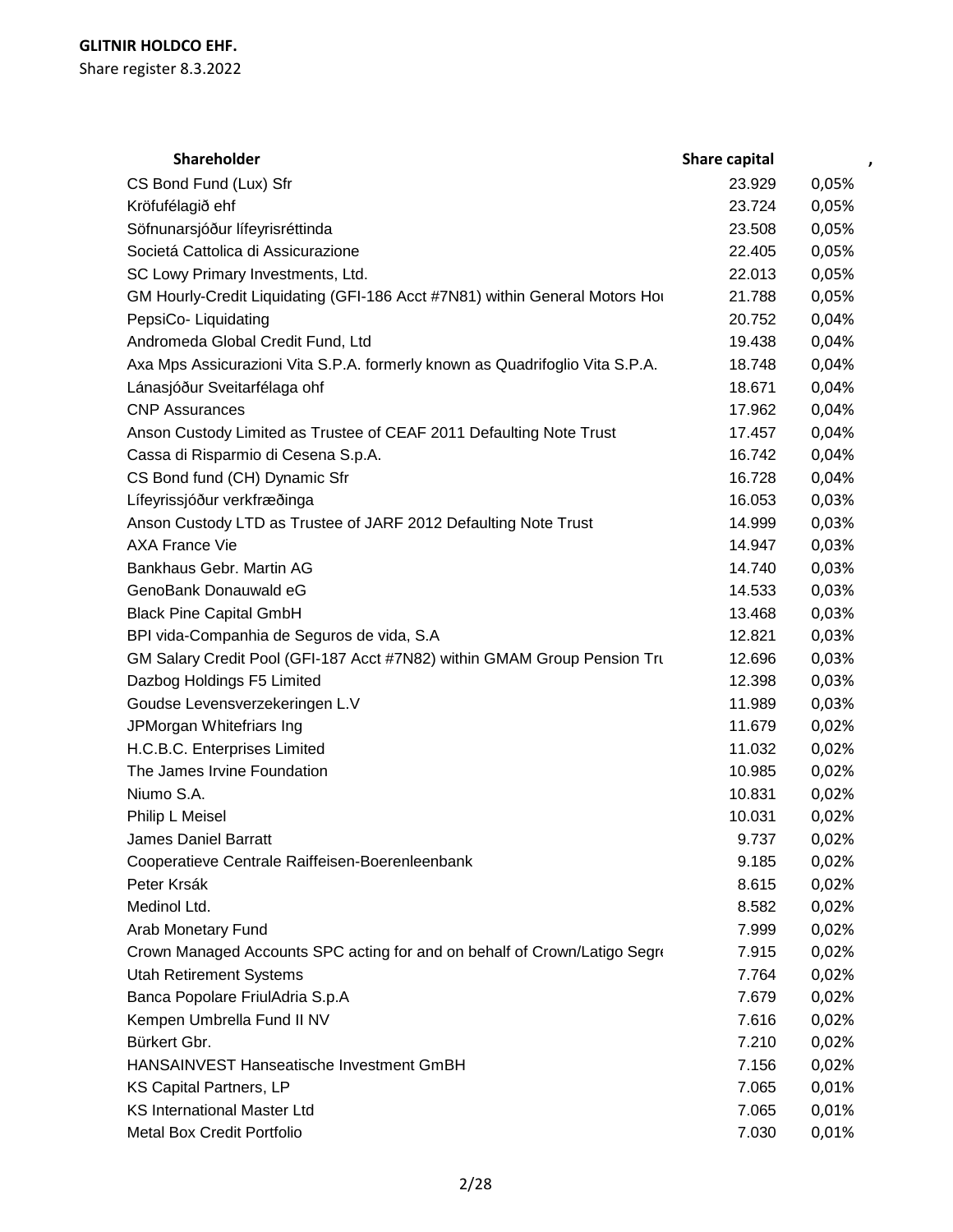| <b>Shareholder</b>                                                         | Share capital | $\pmb{\cdot}$ |
|----------------------------------------------------------------------------|---------------|---------------|
| Karim Barbara                                                              | 6.806         | 0,01%         |
| Vrsanska uhelná a.s.                                                       | 6.712         | 0,01%         |
| Union Investment Institutional GmbH on behalf of UIN-Fonds Nr. 744 Quoniam | 6.666         | 0,01%         |
| Goldfinger Restructuring Ltd.                                              | 6.275         | 0,01%         |
| Jevington Holding and Finance S.A.                                         | 6.133         | 0,01%         |
| Fagfjárfestasjóður CDO1                                                    | 5.968         | 0,01%         |
| Latigo Advisors Master Fund, Ltd                                           | 5.928         | 0,01%         |
| FRIC - The Sterling Bond Fund                                              | 5.597         | 0,01%         |
| Ibrahim A. Al-Tassan                                                       | 5.479         | 0,01%         |
| <b>Commercial Radio Productions Limited</b>                                | 5.479         | 0,01%         |
| Volksbank Wiesloch eG                                                      | 5.039         | 0,01%         |
| Pimco Total Return Fund                                                    | 4.972         | 0,01%         |
| FIM Bank Ltd.                                                              | 4.953         | 0,01%         |
| <b>Gunnar Dungal</b>                                                       | 4.900         | 0,01%         |
| <b>CSIMF Medium Term Bonds CHF</b>                                         | 4.727         | 0,01%         |
| <b>BBC Pension Trust Limited</b>                                           | 4.702         | 0,01%         |
| Omega Life DAC                                                             | 4.540         | 0,01%         |
| Imagine Capital AS                                                         | 4.217         | 0,01%         |
| White Orchid Assets Inc. British Virgin Islands.                           | 4.165         | 0,01%         |
| Ottó Björn Ólafsson                                                        | 4.123         | 0,01%         |
| Arnon Milchan                                                              | 4.091         | 0,01%         |
| Lífeyrissjóður Vestmannaeyja                                               | 3.914         | 0,01%         |
| <b>Exelon Pooled Fund</b>                                                  | 3.860         | 0,01%         |
| ASR Levensverzekering N. V.                                                | 3.747         | 0,01%         |
| National Bank of Greece SA                                                 | 3.681         | 0,01%         |
| Berica Vita S.p.A.                                                         | 3.668         | 0,01%         |
| Simag AB                                                                   | 3.660         | 0,01%         |
| Arch Reinsurance Ltd                                                       | 3.600         | 0,01%         |
| Health Systems Depository Index Plus                                       | 3.600         | 0,01%         |
| Íslensk Verðbréf hf.                                                       | 3.591         | 0,01%         |
| Volksbank Baumberge eG                                                     | 3.578         | 0,01%         |
| Bankhaus Ludwig Sperrer KG                                                 | 3.578         | 0,01%         |
| Deutscher Beamtenwirtschaftsbund Gmbh                                      | 3.578         | 0,01%         |
| Verband der Sudwestdeutschen Textil- und Bekleidungsindustrie - Sudwesttex | 3.568         | 0,01%         |
| Custody shareholder                                                        | 3.506         | 0,01%         |
| Eignabjónustan fasteignasala                                               | 3.481         | 0,01%         |
| General Conference of Seventh-Day Adventists Euro-Africa Division          | 3.315         | 0,01%         |
| Lífeyrissjóður starfsmanna sveitarfélaga                                   | 3.127         | 0,01%         |
| Castings PLC                                                               | 3.108         | 0,01%         |
| Thomas Armstrong Holdings Limited                                          | 2.976         | 0,01%         |
| Frjálsi lífeyrissjóðurinn                                                  | 2.917         | 0,01%         |
| Sigurgeir Örn Jónsson                                                      | 2.899         | 0,01%         |
|                                                                            |               | 0,01%         |
| Amstel Dynamic Fund                                                        | 2.870         |               |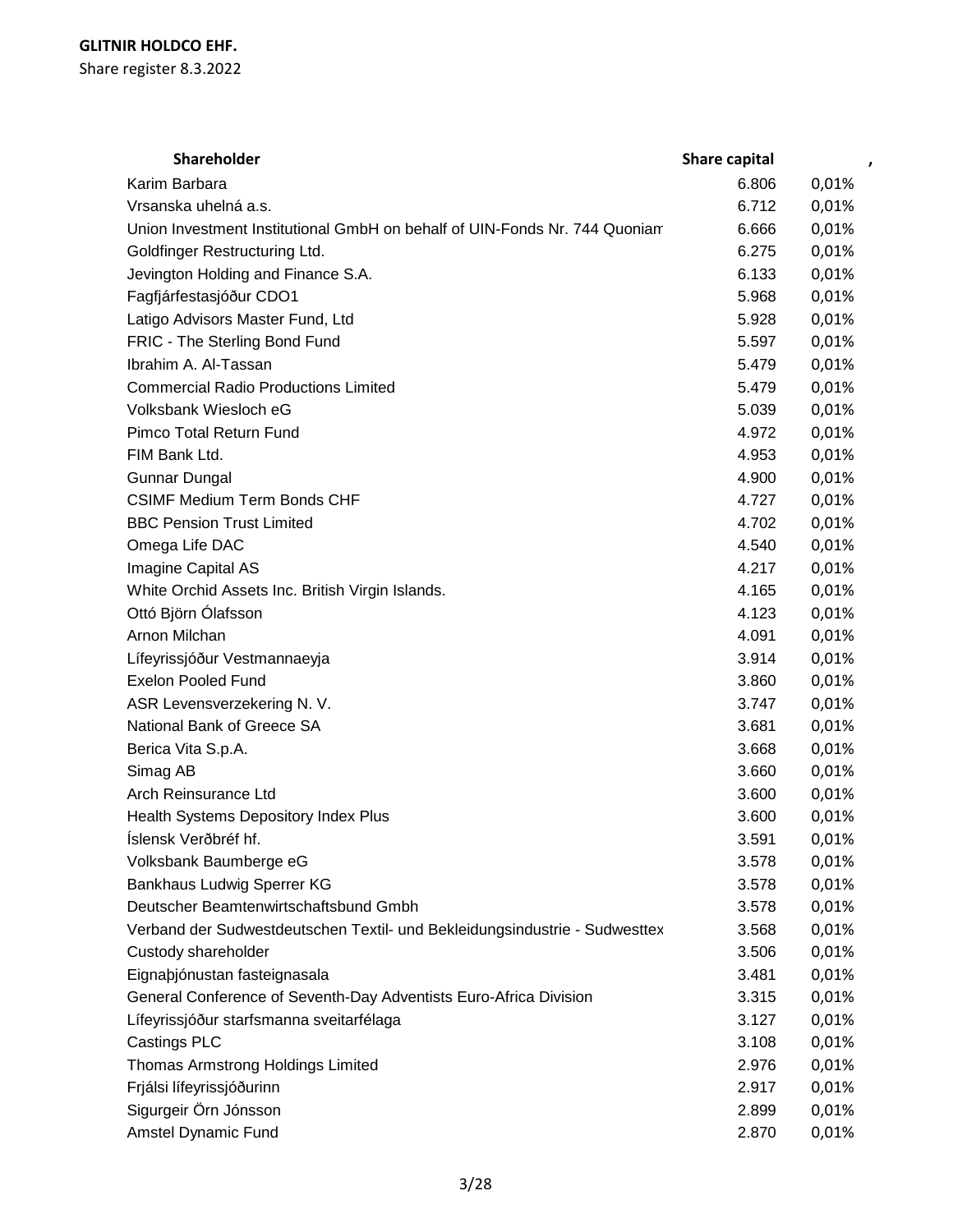| <b>Shareholder</b>                                                        | <b>Share capital</b> | $\pmb{\cdot}$ |
|---------------------------------------------------------------------------|----------------------|---------------|
| LVS - Capital GmbH                                                        | 2.848                | 0,01%         |
| Railways Pension Trustee Company Ltd                                      | 2.792                | 0,01%         |
| Latvijas Hipotéku un Zemes Banka                                          | 2.747                | 0,01%         |
| Talal M. Bakhsh                                                           | 2.703                | 0,01%         |
| Bank of Singapore Limited formerly known as ING Asia Private Bank Limited | 2.683                | 0,01%         |
| Peter R. Ackermann                                                        | 2.603                | 0,01%         |
| Bera Ltd.                                                                 | 2.516                | 0,01%         |
| Margret H Thorarinsdottir                                                 | 2.516                | 0,01%         |
| Landsbanki Luxembourg S.A. In Liquidation                                 | 2.514                | 0,01%         |
| Custody shareholder                                                       | 2.485                | 0,01%         |
| Lebenshilfe fur Behinderte e.V.                                           | 2.476                | 0,01%         |
| Apple Sales International                                                 | 2.459                | 0,01%         |
| Nýherji hf                                                                | 2.442                | 0,01%         |
| Wells Reit II - 222 East 41st Street, LLC                                 | 2.397                | 0,01%         |
| Covont AG                                                                 | 2.331                | 0,00%         |
| Olle Larsson Holding AG                                                   | 2.326                | 0,00%         |
| Paul Keller                                                               | 2.326                | 0,00%         |
| CS Inv Fds 14-CS (Lux) Corporate Short Duration CHF Bond Fund             | 2.326                | 0,00%         |
| Custody shareholder                                                       | 2.310                | 0,00%         |
| Scalabrin Genziana                                                        | 2.257                | 0,00%         |
| Örn Scheving                                                              | 2.203                | 0,00%         |
| Íslandsbanki hf fjármögnun                                                | 2.169                | 0,00%         |
| Kevin Chattwell                                                           | 2.132                | 0,00%         |
| San Jose Police and Fire Dept Ret Plan                                    | 2.108                | 0,00%         |
| Freikirche der Siebenten Tags Adventisten                                 | 2.078                | 0,00%         |
| Provincia Veneta Dell'Ordine Dei Servi Di Maria                           | 2.077                | 0,00%         |
| Dazbog Holdings B5 Limited                                                | 2.025                | 0,00%         |
| Nortel Networks Inc Retirement Income PI                                  | 1.988                | 0,00%         |
| University of Massachusetts                                               | 1.904                | 0,00%         |
| LBBW (Schweiz) AG                                                         | 1.862                | 0,00%         |
| Gruss Global Investors Master Fund (Enhanced), LTD                        | 1.839                | 0,00%         |
| Guttormur Björn Þórarinsson                                               | 1.838                | 0,00%         |
| Arkur ehf                                                                 | 1.812                | 0,00%         |
| <b>Inter Partner Assistance</b>                                           | 1.804                | 0,00%         |
| Juridica                                                                  | 1.804                | 0,00%         |
| <b>Bezirksverband Oldenburg</b>                                           | 1.804                | 0,00%         |
| DTE Energy Company Fixed Income                                           | 1.799                | 0,00%         |
| Virginia College Savings Plan                                             | 1.794                | 0,00%         |
| F Fasteignafélag ehf.                                                     | 1.782                | 0,00%         |
| <b>Ascension Health Index Plus</b>                                        | 1.763                | 0,00%         |
| Ormand AG                                                                 | 1.747                | 0,00%         |
| Allgemeiner Deutscher Automobil-Club (ADAC) Gau Wurttemberg e.V.          |                      |               |
|                                                                           | 1.747                | 0,00%         |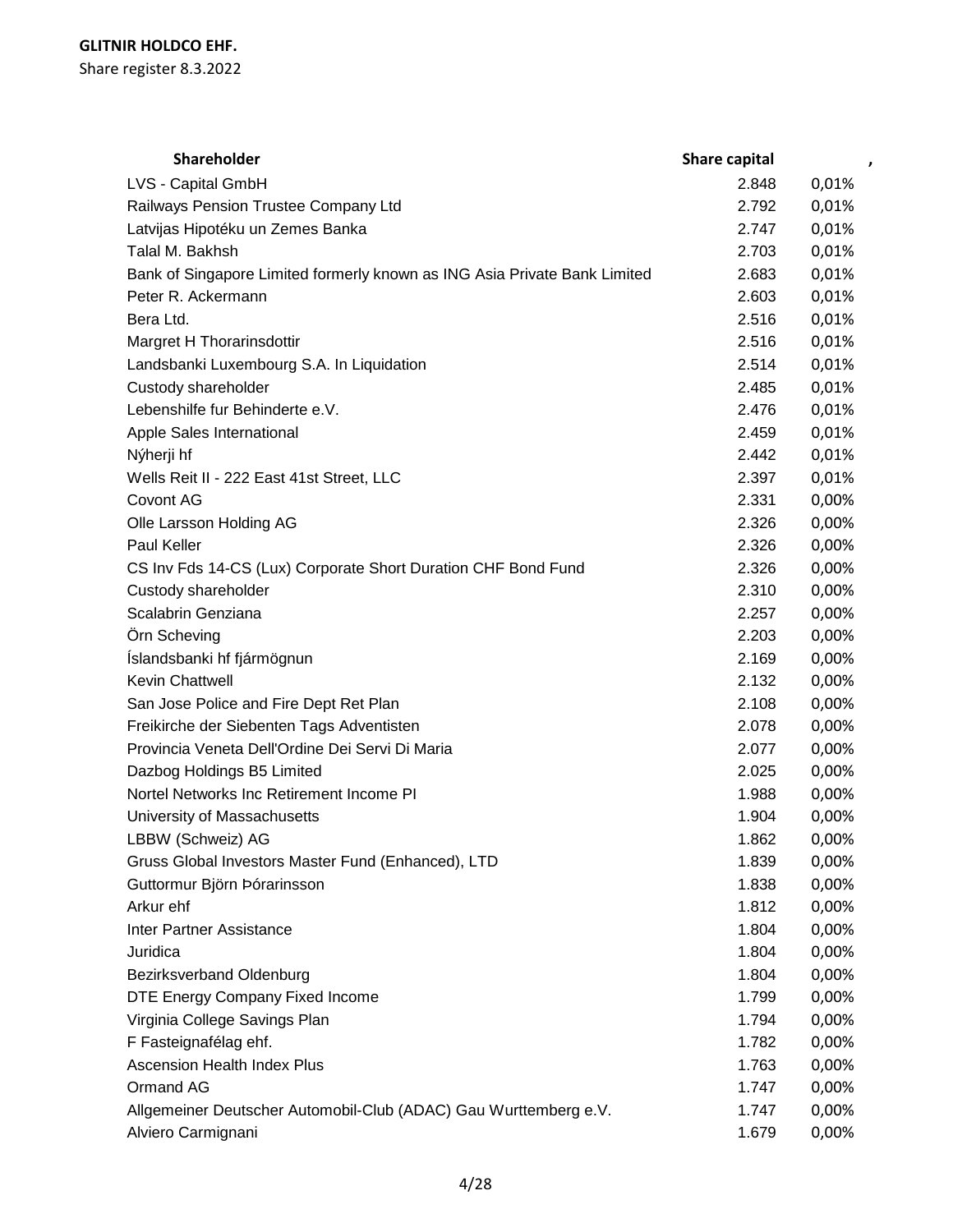| <b>Shareholder</b>                                   | <b>Share capital</b> |       |
|------------------------------------------------------|----------------------|-------|
| Gunnar G. Kvaran                                     | 1.664                | 0,00% |
| James Newman                                         | 1.622                | 0,00% |
| RB Pamplin Corp/SUBS Pension Plan                    | 1.619                | 0,00% |
| <b>Bank Julius Baer</b>                              | 1.617                | 0,00% |
| Clemente Michelarcangelo                             | 1.616                | 0,00% |
| <b>INVISTA Static Portfolio</b>                      | 1.542                | 0,00% |
| Custody shareholder                                  | 1.533                | 0,00% |
| Der Caritascerband für die Stadt Bonn e.V            | 1.460                | 0,00% |
| Anna Maria Orlando                                   | 1.458                | 0,00% |
| Þorbergsson & Loftsdóttir                            | 1.452                | 0,00% |
| Park Walk Limited                                    | 1.419                | 0,00% |
| Custody shareholder                                  | 1.412                | 0,00% |
| Anna Maria von Staff gen. von Reitzenstein           | 1.387                | 0,00% |
| <b>Time Warner Pension</b>                           | 1.382                | 0,00% |
| Magnús Bjarnason                                     | 1.371                | 0,00% |
| <b>Tomas Poch</b>                                    | 1.347                | 0,00% |
| Custody shareholder                                  | 1.346                | 0,00% |
| P.S. fasteignir ehf                                  | 1.343                | 0,00% |
| Custody shareholder                                  | 1.339                | 0,00% |
| Db. Gunnars Jónssonar                                | 1.316                | 0,00% |
| Makatan AB                                           | 1.305                | 0,00% |
| Intergram                                            | 1.283                | 0,00% |
| Roy Nominees Limited A/C 101604                      | 1.261                | 0,00% |
| Vogaver ehf.                                         | 1.248                | 0,00% |
| <b>Martin Turinek</b>                                | 1.242                | 0,00% |
| Vereinigung der Hünfelder Oblaten E.V.               | 1.204                | 0,00% |
| Willis Towers Watson Savings Plan for U.S. Employees | 1.184                | 0,00% |
| <b>Bernerland Bank AG</b>                            | 1.174                | 0,00% |
| Seattle City Employees Retirement System             | 1.162                | 0,00% |
| Pojistovna VZP, a.s.                                 | 1.148                | 0,00% |
| Roche Products Pension Trust Ltd.                    | 1.144                | 0,00% |
| Landey ehf formerly known as Þyrping ehf             | 1.136                | 0,00% |
| Scherz Publishing Investment AG                      | 1.129                | 0,00% |
| Sumiswalder Kranken - u. Unfallkasse                 | 1.126                | 0,00% |
| <b>Charlotte Geel</b>                                | 1.126                | 0,00% |
| Ríkisábyrgðasjóður                                   | 1.088                | 0,00% |
| San Francisco Foundation                             | 1.075                | 0,00% |
| <b>Schering Plough Retirement</b>                    | 1.075                | 0,00% |
| Marina Pettorossi                                    | 1.053                | 0,00% |
| Cavarretta Camillo                                   | 1.033                | 0,00% |
| Heritage Valley Health Systems                       | 1.029                | 0,00% |
| Jón Bjarni Þorsteinsson                              | 1.028                | 0,00% |
| Lífeyrissjóður bankamanna, hlutfallsdeild            | 1.024                | 0,00% |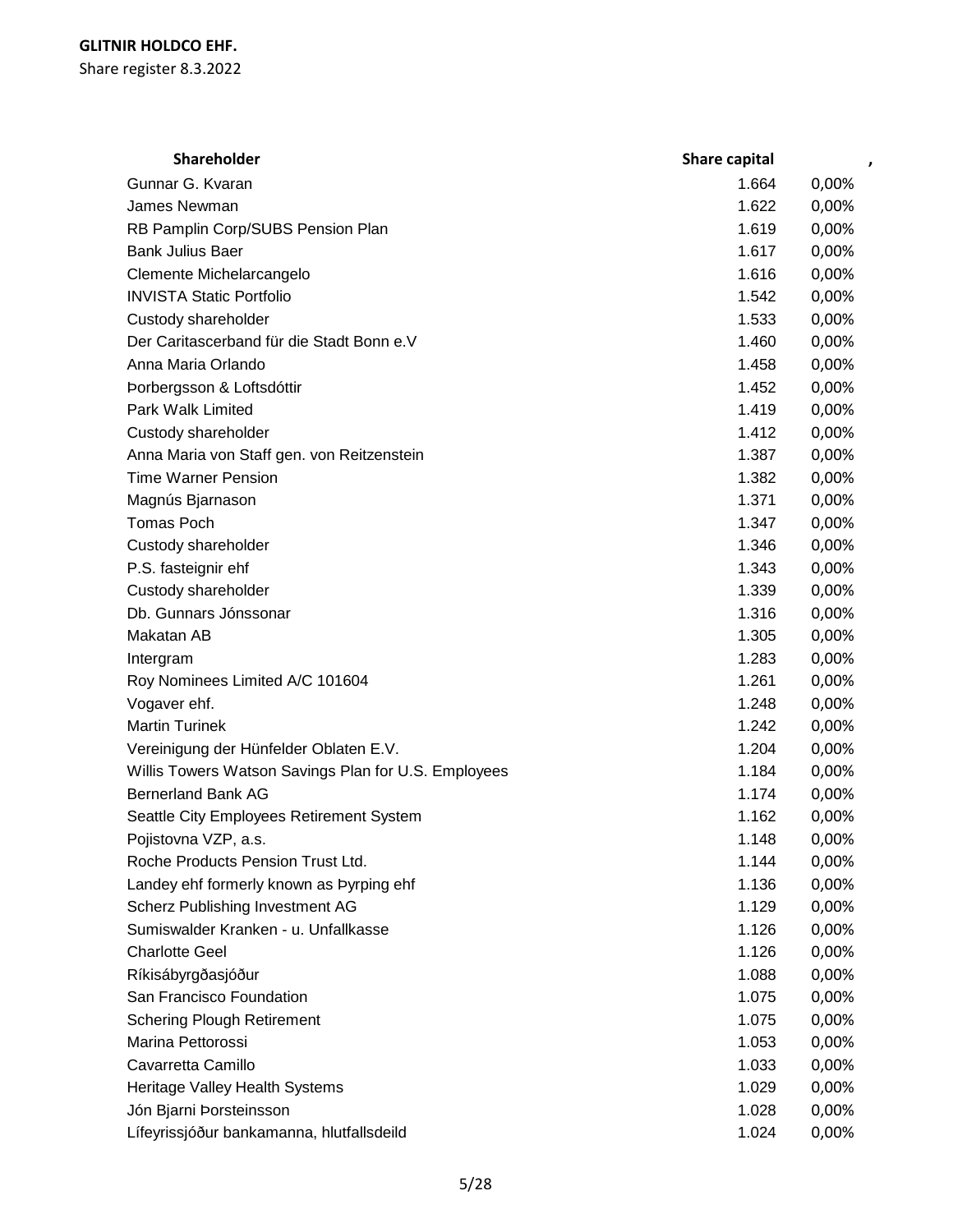| Shareholder                                                        | Share capital | $\pmb{\cdot}$ |
|--------------------------------------------------------------------|---------------|---------------|
| Industrieverbände Neustadt an der Weinstrasse e.V.                 | 1.022         | 0,00%         |
| Credit Suisse Securities (Europe) Limited                          | 1.021         | 0,00%         |
| Stiftung Katholische Freie Schule der Diözese Rottenburg-Stuttgart | 1.019         | 0,00%         |
| <b>Burlington Northern</b>                                         | 1.017         | 0,00%         |
| Seznam.cz, a.s.                                                    | 1.012         | 0,00%         |
| <b>Hickson Group Pension Scheme</b>                                | 1.002         | 0,00%         |
| Gino Ganassin                                                      | 1.002         | 0,00%         |
| Georgia Di Natale                                                  | 1.002         | 0,00%         |
| Eignarhaldsfélagið Sóltún                                          | 1.002         | 0,00%         |
| Custody shareholder                                                | 991           | 0,00%         |
| <b>Union Bancaire Privee</b>                                       | 949           | 0,00%         |
| Custody shareholder                                                | 927           | 0,00%         |
| Custody shareholder                                                | 891           | 0,00%         |
| Hlynur Örn Kjartansson                                             | 890           | 0,00%         |
| <b>Arthur Schmed</b>                                               | 886           | 0,00%         |
| Ausgleichskasse Zürcher Arbeitgeber                                | 886           | 0,00%         |
| Gani ehf.                                                          | 869           | 0,00%         |
| Ishamrar ehf.                                                      | 868           | 0,00%         |
| Massimiliano Biasizzo                                              | 865           | 0,00%         |
| Consultinvest Asset Management SGR SPA Fondo High Yeld             | 845           | 0,00%         |
| Barbara Maria Franca                                               | 840           | 0,00%         |
| Orden der Barmherzigen Schwestern vom hl. Vinzenz von Paul         | 837           | 0,00%         |
| Damocles Services Ltd.                                             | 827           | 0,00%         |
| Massimo Sinchelotto                                                | 823           | 0,00%         |
| Dino Maran                                                         | 823           | 0,00%         |
| <b>Time Warner Cable Pension Plans Master</b>                      | 820           | 0,00%         |
| Geirlaug Þorvaldsdóttir                                            | 817           | 0,00%         |
| Del Re Annibale                                                    | 812           | 0,00%         |
| Grétar Br. Kristjánsson                                            | 811           | 0,00%         |
| Evangelischer Gemeindeverband Köln-Südost                          | 809           | 0,00%         |
| Sigurjón Sigurðsson                                                | 807           | 0,00%         |
| Builder Pro Loan Fund, LLC                                         | 801           | 0,00%         |
| Frantisek Chalupny                                                 | 795           | 0,00%         |
| MetLife Limited                                                    | 793           | 0,00%         |
| Au Wei Yee Vivian                                                  | 792           | 0,00%         |
| Silvana Maianti                                                    | 790           | 0,00%         |
| Cogrossi Luigi                                                     | 790           | 0,00%         |
| Aðalsteinn Karlsson                                                | 767           | 0,00%         |
| UBS AG, London Branch                                              | 766           | 0,00%         |
| Custody shareholder                                                | 763           | 0,00%         |
| Paul and Karin Schwitthal                                          | 759           | 0,00%         |
| Comerica Bank                                                      | 759           | 0,00%         |
| Valartis Bank (Liechtenstein) AG                                   | 740           | 0,00%         |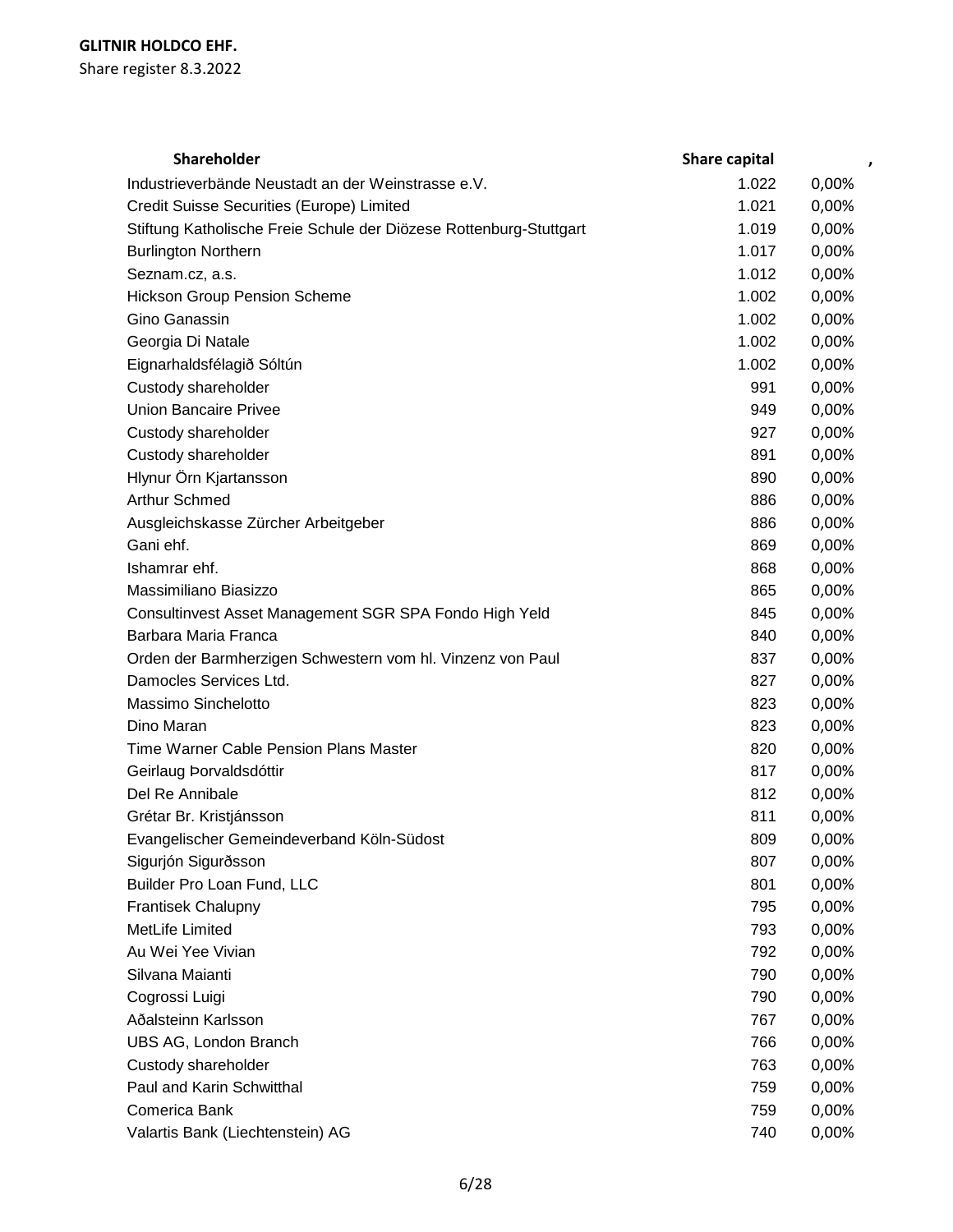| Shareholder                                                                        | <b>Share capital</b> | ,     |
|------------------------------------------------------------------------------------|----------------------|-------|
| Blákolla ehf                                                                       | 737                  | 0,00% |
| Sjónver ehf.                                                                       | 736                  | 0,00% |
| Time Warner Inc                                                                    | 731                  | 0,00% |
| Gestur Ólafur Auðunsson                                                            | 689                  | 0,00% |
| Universal Investment Holding Company Ltd                                           | 677                  | 0,00% |
| AVK Allgemeine Versicherungskasse VVaG Todesfallsversicherung                      | 677                  | 0,00% |
| Saciav Spa                                                                         | 664                  | 0,00% |
| Petr Wuensch                                                                       | 663                  | 0,00% |
| Custody shareholder                                                                | 660                  | 0,00% |
| Margherita Bedello Tata                                                            | 657                  | 0,00% |
| Ezio Risso and Sofia Ghisu                                                         | 657                  | 0,00% |
| Squarelife Lebensversicherungs AG                                                  | 657                  | 0,00% |
| Mutterhaus der Franziskanerinnen vom göttlichen Herzen Jesu                        | 655                  | 0,00% |
| <b>Gustav Wirz</b>                                                                 | 646                  | 0,00% |
| <b>Herbert Maurer</b>                                                              | 646                  | 0,00% |
| Masiero Idelma, Lunari Mirvana                                                     | 643                  | 0,00% |
| Pontivi Valeria, Pontivi Nicola, Pontivi Gianni, Pontivi Stefano, Pontivi Alessanc | 643                  | 0,00% |
| Cesare Capuzzo Dolcetta                                                            | 643                  | 0,00% |
| <b>Bianchet Bruno and Moret Bruna</b>                                              | 640                  | 0,00% |
| Nicholas Kiew                                                                      | 634                  | 0,00% |
| Jón Albert Kristinsson                                                             | 633                  | 0,00% |
| Florida Birth-Related Neurological Injury Compensation Association                 | 631                  | 0,00% |
| Eftirlaunasjóður starfsmanna Hafnarfjarðarkaupstaðar                               | 625                  | 0,00% |
| Doninos De Inversines, Sicav, S.A.                                                 | 622                  | 0,00% |
| Elín Hrefna Thorarensen                                                            | 607                  | 0,00% |
| Méstská cást Praha - Seberov                                                       | 605                  | 0,00% |
| Unimex Group, a.s.                                                                 | 605                  | 0,00% |
| 9 S ehf                                                                            | 598                  | 0,00% |
| Tryggingamiðstöðin hf                                                              | 593                  | 0,00% |
| Custody shareholder                                                                | 587                  | 0,00% |
| Custody shareholder                                                                | 587                  | 0,00% |
| Jan Zurek                                                                          | 584                  | 0,00% |
| Vladimira Slegrova                                                                 | 584                  | 0,00% |
| Maria Adele Volpi                                                                  | 579                  | 0,00% |
| Bank J. Safra Sarasin Ltd formerly known as Bank Sarasin & Co. Ltd                 | 572                  | 0,00% |
| Anthonie Hendrik Jan Vink                                                          | 565                  | 0,00% |
| Magnús Pálmi Örnólfsson                                                            | 563                  | 0,00% |
| Frjálsi lífeyrissjóðurinn - tryggingadeild                                         | 562                  | 0,00% |
| PECO Energy Company                                                                | 558                  | 0,00% |
| Custody shareholder                                                                | 549                  | 0,00% |
| Pasquale Carroni                                                                   | 536                  | 0,00% |
| Klapparás ehf                                                                      | 533                  | 0,00% |
| <b>Natixis</b>                                                                     | 531                  | 0,00% |
|                                                                                    |                      |       |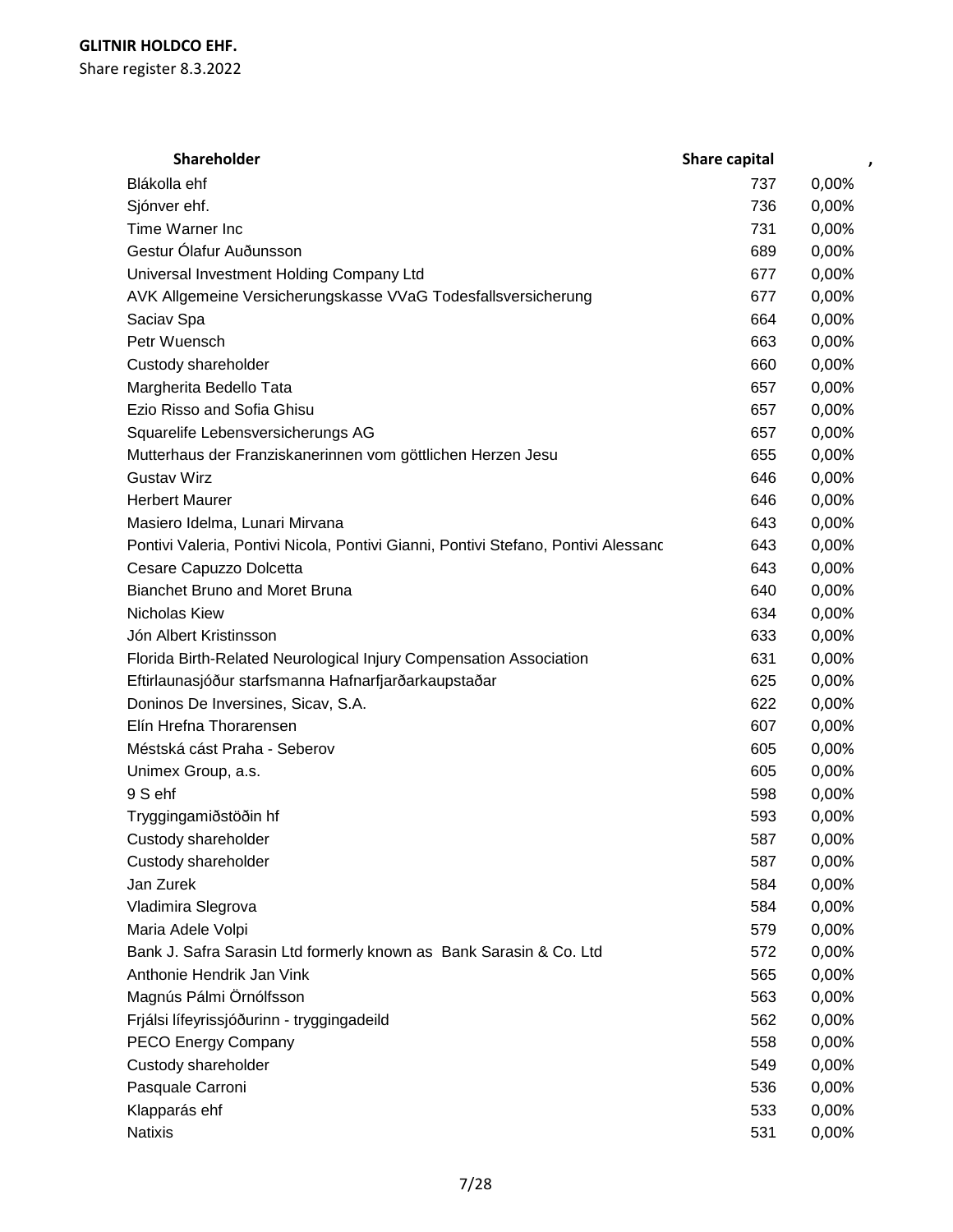| Shareholder                                                               | Share capital | $\pmb{\cdot}$ |
|---------------------------------------------------------------------------|---------------|---------------|
| Custody shareholder                                                       | 529           | 0,00%         |
| Guðrún Guðmundsdóttir                                                     | 529           | 0,00%         |
| Jón Helgi Guðmundsson                                                     | 529           | 0,00%         |
| K. Richard and Hera Schahl                                                | 526           | 0,00%         |
| Mangione Smorto Maria Silvana, Smorto Mariarosa and Immesi Annamaria      | 517           | 0,00%         |
| Antonia Minenna                                                           | 517           | 0,00%         |
| Theo Lieven                                                               | 508           | 0,00%         |
| Jiri Tobola                                                               | 505           | 0,00%         |
| Dusan Triska                                                              | 505           | 0,00%         |
| <b>Gyorgy Koteles</b>                                                     | 505           | 0,00%         |
| Óskar Karl Þórhallsson                                                    | 502           | 0,00%         |
| Einar Sveinsson                                                           | 502           | 0,00%         |
| <b>RBS Coutts Bank Ltd</b>                                                | 502           | 0,00%         |
| Verduci Antonino and Manoriti Paola                                       | 498           | 0,00%         |
| <b>EFG Bank AG</b>                                                        | 491           | 0,00%         |
| Custody shareholder                                                       | 490           | 0,00%         |
| Daniela Ranzoni and Umberto Francesco Grigoli                             | 489           | 0,00%         |
| Ragnar Már Kjartansson                                                    | 483           | 0,00%         |
| Jose Mari Lim Chan and Mary Ann Ansaldo Chan                              | 481           | 0,00%         |
| Giuseppa Rizzo and Mario Matteo Pintacuda                                 | 480           | 0,00%         |
| Somma Antonio, Somma Carmela, Somma Anna Maria, Somma Simona              | 480           | 0,00%         |
| Francesco Tropea and Margaret Alison Blake                                | 480           | 0,00%         |
| La Mondiale Europartner S.A.                                              | 478           | 0,00%         |
| Árni Klemens Magnússon                                                    | 476           | 0,00%         |
| Giancarlo Gollini                                                         | 474           | 0,00%         |
| Tyco International Retirement Savings and Investment Plan Trust           | 474           | 0,00%         |
| <b>CRT Capital Group LLC</b>                                              | 474           | 0,00%         |
| Horst & Blandine Basler                                                   | 474           | 0,00%         |
| Marina Carradori                                                          | 474           | 0,00%         |
| Dania Maurizio                                                            | 474           | 0,00%         |
| Antonia Agrosi'                                                           | 472           | 0,00%         |
| Teplárna Ceské Budejovice, a.s.                                           | 469           | 0,00%         |
| Giordano Malfermo                                                         | 464           | 0,00%         |
| Pizzolato Marilena                                                        | 464           | 0,00%         |
| Savasta Renzo                                                             | 464           | 0,00%         |
| Donini Giuseppe                                                           | 464           | 0,00%         |
| <b>Lukas Semerak</b>                                                      | 453           | 0,00%         |
| Eva Krausová                                                              | 453           | 0,00%         |
| Custody shareholder                                                       | 452           | 0,00%         |
| Erlingur Kristinn Guðmundsson                                             | 450           | 0,00%         |
| Benedetta Perrella, Concetta Simonetta Cimmino and Bruno Nicola Salvatore | 443           | 0,00%         |
| Privatbank IHAG Zurich AG                                                 | 443           | 0,00%         |
| Gabriele Iris Weise                                                       | 442           | 0,00%         |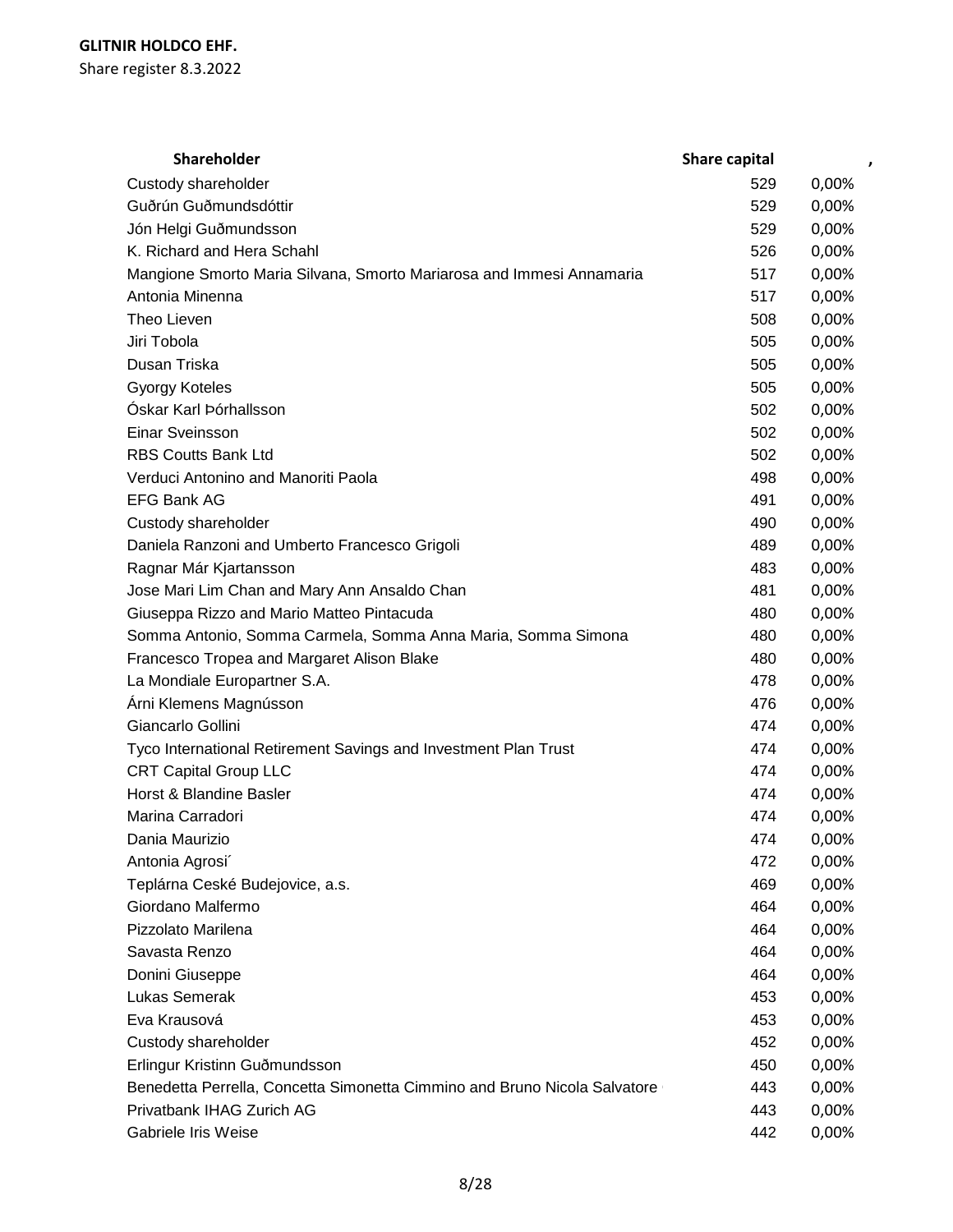| Shareholder                                            | Share capital | $\pmb{\cdot}$ |
|--------------------------------------------------------|---------------|---------------|
| Man Eli                                                | 440           | 0,00%         |
| Magdalena Dietlová                                     | 439           | 0,00%         |
| Gemeinde Brugg (Municipality of Brugg)                 | 430           | 0,00%         |
| Óttar Guðjónsson                                       | 428           | 0,00%         |
| PEDI AG                                                | 406           | 0,00%         |
| <b>Walter Wettstein AG</b>                             | 406           | 0,00%         |
| Frederick Pahud de Mortanges                           | 406           | 0,00%         |
| Eucarista Mangia and Marco Inzerillo                   | 406           | 0,00%         |
| Tantisa Properties Corp.                               | 406           | 0,00%         |
| Cassa di Risparmio di Parma e Piacenza S.p.A.          | 401           | 0,00%         |
| Custody shareholder                                    | 397           | 0,00%         |
| Ermes Pattini and Romilda Vecchi                       | 396           | 0,00%         |
| LONG BALL PARTNERS, LLC                                | 388           | 0,00%         |
| Custody shareholder                                    | 388           | 0,00%         |
| International Recovery Management Ltd.                 | 384           | 0,00%         |
| Snorri Bergmann                                        | 383           | 0,00%         |
| Íslenski lífeyrissjóðurinn - Líf 1                     | 371           | 0,00%         |
| Kaedin Limited                                         | 370           | 0,00%         |
| Custody shareholder                                    | 369           | 0,00%         |
| Lífeyrissjóður starfsmanna Reykjavíkurborgar           | 365           | 0,00%         |
| Renata Tasin                                           | 362           | 0,00%         |
| Tyco International Master Retirement Trust             | 359           | 0,00%         |
| Banca Popolare di Vicenza S.p.A.                       | 356           | 0,00%         |
| Boaz Harari                                            | 354           | 0,00%         |
| York Global Finance Offshore BDH (Luxembourg) S.a r.l. | 352           | 0,00%         |
| Ursula Ruth Hiltebrandt (Gottfried Hiltebrandt)        | 351           | 0,00%         |
| Stiftung für Wohlfahrtszwecke der Georg Fischer AG     | 347           | 0,00%         |
| Durach Stiftung                                        | 347           | 0,00%         |
| Frjálsi lífeyrissjóðurinn - Séreign 2                  | 344           | 0,00%         |
| Rodrigo Leite-Investim. Participacoes, SA              | 334           | 0,00%         |
| <b>Mesto Litomerice</b>                                | 333           | 0,00%         |
| Obec Málkov                                            | 333           | 0,00%         |
| Statutarni mesto Hradec Kralove                        | 333           | 0,00%         |
| Snajbert Stanislav                                     | 333           | 0,00%         |
| Filippo Parenti                                        | 328           | 0,00%         |
| Georg Schmelar                                         | 321           | 0,00%         |
| Jaroslav Moravec                                       | 320           | 0,00%         |
| Luisa Martini                                          | 319           | 0,00%         |
| Magnea Rósa Tómasdóttir                                | 319           | 0,00%         |
| Ólafur Walter Stefánsson                               | 319           | 0,00%         |
| Ellen M. Thors                                         | 319           | 0,00%         |
| Inga Hrönn Grétarsdóttir                               | 319           | 0,00%         |
| Andreas Schuller                                       | 315           | 0,00%         |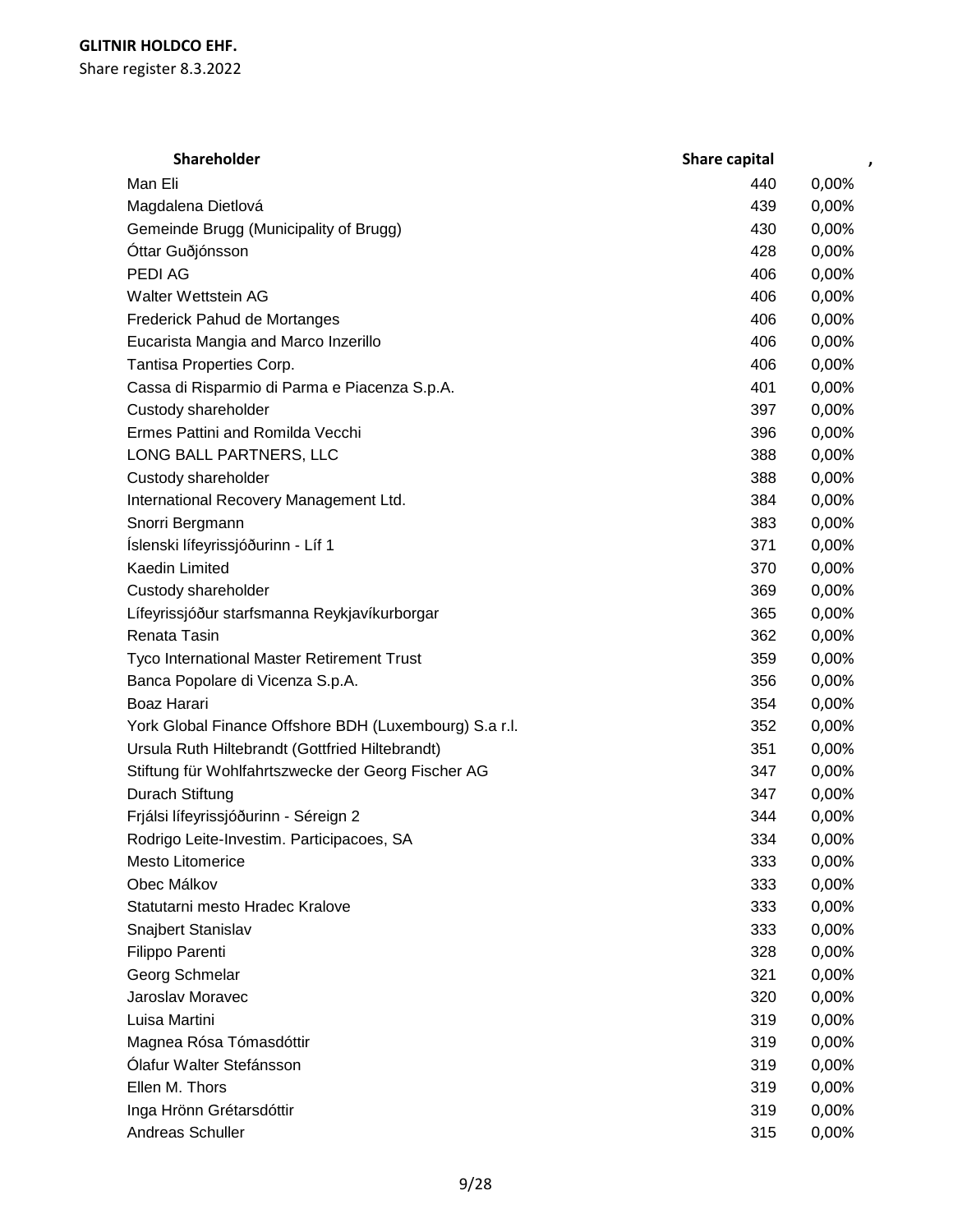| <b>Shareholder</b>                                                     | <b>Share capital</b> |       |
|------------------------------------------------------------------------|----------------------|-------|
| <b>Enrica Anna Sales</b>                                               | 314                  | 0,00% |
| Hypo Tirol Bank Italia SPA                                             | 313                  | 0,00% |
| Piero Carmignani                                                       | 313                  | 0,00% |
| Landsbréf hf.                                                          | 313                  | 0,00% |
| Anna Maria Rita Giordano and Carmela Foti                              | 310                  | 0,00% |
| Custody shareholder                                                    | 306                  | 0,00% |
| Hlér ehf. (áður Hjúki ehf.)                                            | 303                  | 0,00% |
| Mirella Salvagnini                                                     | 302                  | 0,00% |
| Renata Marchi                                                          | 302                  | 0,00% |
| Sterbekasse der nachbarschaftlichen Vereinigung Körnereiche Essen VVaG | 302                  | 0,00% |
| <b>AXA Assistance France</b>                                           | 302                  | 0,00% |
| <b>Detlev Elsner</b>                                                   | 302                  | 0,00% |
| Felis Guiseppe and Sciangula Angela                                    | 302                  | 0,00% |
| Giovanni Bertinazzi                                                    | 302                  | 0,00% |
| Roberto Legnani and Maria Carla Pollicante                             | 297                  | 0,00% |
| Luisa lozzino                                                          | 295                  | 0,00% |
| Rosa Farite                                                            | 295                  | 0,00% |
| Alberto Anchora Pedone and Maria Concetta Ciardo                       | 295                  | 0,00% |
| Alberto De Pace and Rosaria Stefanelli                                 | 295                  | 0,00% |
| Claudio Carini                                                         | 295                  | 0,00% |
| De Alteriis Acquaviva Claudia                                          | 295                  | 0,00% |
| Domenico and Pasquale Palumbo                                          | 295                  | 0,00% |
| Accardo Antonio and Sannino Antonietta                                 | 295                  | 0,00% |
| Fernando Scelso                                                        | 295                  | 0,00% |
| UniCredit S.p.A.                                                       | 295                  | 0,00% |
| Armando Sparapani                                                      | 295                  | 0,00% |
| Consultinvest asset Management SGR SPA Fondo Bilanciato                | 294                  | 0,00% |
| Reinhardt Brigitte, Terzano Alessandro and Terzano Roberta             | 292                  | 0,00% |
| Badino Battista and Vizio Margherita                                   | 292                  | 0,00% |
| Bonzano Licia                                                          | 292                  | 0,00% |
| Elena Dozzio Cagnoni                                                   | 292                  | 0,00% |
| Pioneer Investments Austria Gmbh.                                      | 292                  | 0,00% |
| Giuseppe d'Anna and Rosalba La Cara                                    | 291                  | 0,00% |
| Lauro Massarenti                                                       | 291                  | 0,00% |
| Maria Alba Schincaglia and Adriano Prefumo                             | 291                  | 0,00% |
| Romildo Agnella and Maria Antonietta                                   | 291                  | 0,00% |
| Teresa Ghezzi                                                          | 291                  | 0,00% |
| Umberto Russo and Maria Stella Leone                                   | 291                  | 0,00% |
| Ernesto Chiotti and Maria Beatrice Degiovanni                          | 291                  | 0,00% |
| Gelmini Carlo and Vale Giuliana in Gelmini                             | 291                  | 0,00% |
| Evangelische Diakonissenanstalt Speyer - Mannheim                      | 290                  | 0,00% |
| Monika Wagen                                                           | 287                  | 0,00% |
| Alessandro Martarelli                                                  | 286                  | 0,00% |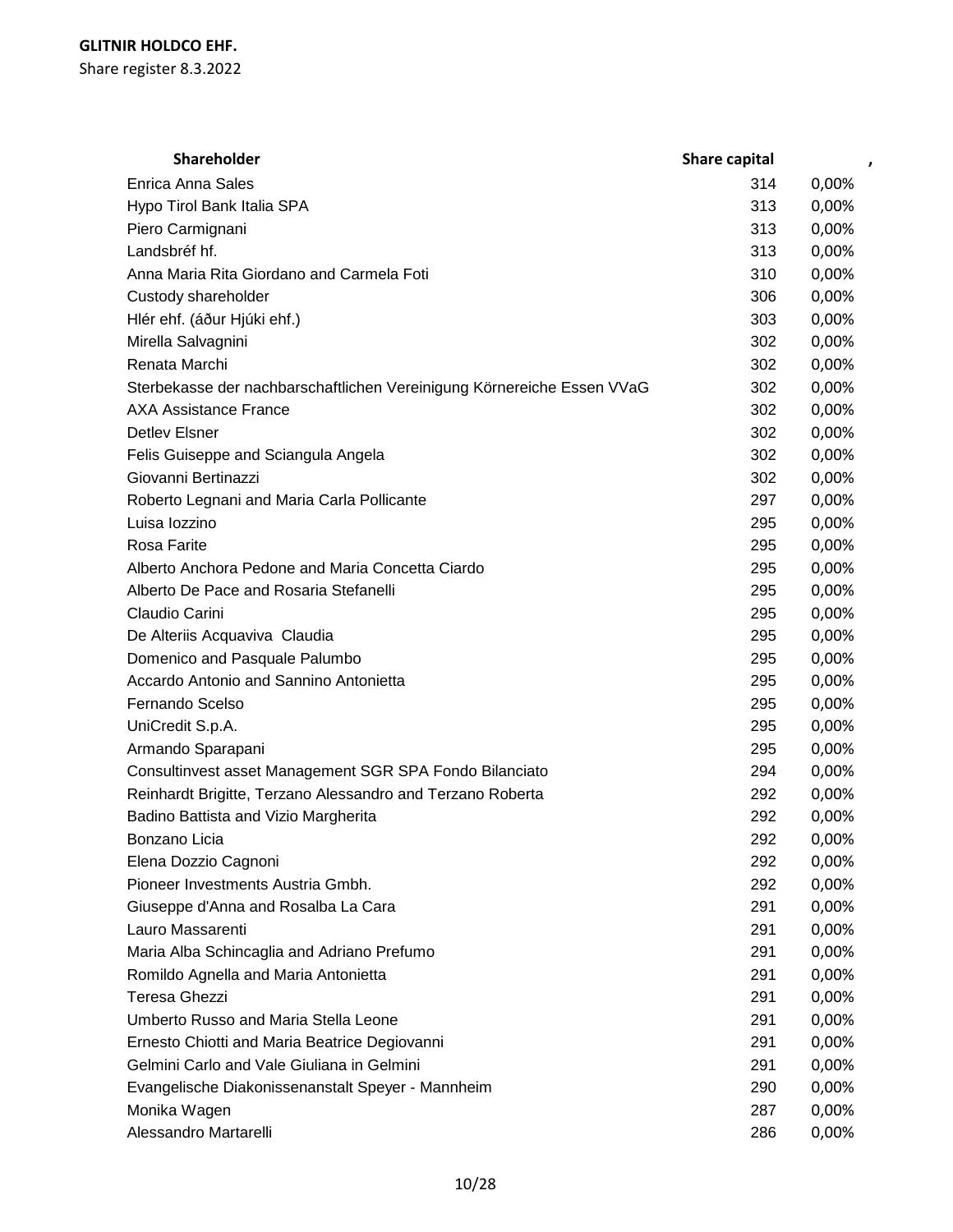| <b>Shareholder</b>                                                       | Share capital |       |
|--------------------------------------------------------------------------|---------------|-------|
| Marson Luigi and Plozner Vilma                                           | 285           | 0,00% |
| Gianfranco Chiurato                                                      | 285           | 0,00% |
| Giuseppe and Luisa Paccagnella                                           | 285           | 0,00% |
| Giuseppe Minutola, Minutola Giuseppe, Minutola Daniela, Minutola Laura   | 285           | 0,00% |
| Donatello Egle, Traverso Sergio, Traverso Franco, Traverso Ivana         | 285           | 0,00% |
| Luciana Casini                                                           | 285           | 0,00% |
| Marina Fogazzaro Larcher                                                 | 285           | 0,00% |
| Mario Mattiazzo                                                          | 285           | 0,00% |
| Nerella Strepparava                                                      | 285           | 0,00% |
| Nicola Gasparinetti                                                      | 285           | 0,00% |
| Ottavio De Boni                                                          | 285           | 0,00% |
| Pierluigi Stella                                                         | 285           | 0,00% |
| Zonta Giovanni, Zonta Renzo, Zonta Roberto, Zonta Monica, Zonta Massimo, | 285           | 0,00% |
| Stefano Rossetto                                                         | 285           | 0,00% |
| Cassone Laura                                                            | 285           | 0,00% |
| Convento S. Maria Di Monte Berico                                        | 285           | 0,00% |
| Ganazzin Pierantonio, Moro Rosa Costantina                               | 285           | 0,00% |
| Fagan Paola, Fagan Antonella                                             | 285           | 0,00% |
| Gemma Montorio                                                           | 285           | 0,00% |
| Marie Christine Kennes Wiers                                             | 283           | 0,00% |
| Andri Geir Arinbjarnarson                                                | 280           | 0,00% |
| Carlisle Investments Inc                                                 | 279           | 0,00% |
| Giovanni Palmas                                                          | 273           | 0,00% |
| Patrizia Siciliano                                                       | 273           | 0,00% |
| Roberto Meneghinello and Barbara Balasini                                | 273           | 0,00% |
| Custody shareholder                                                      | 272           | 0,00% |
| Custody shareholder                                                      | 268           | 0,00% |
| Cofid Italia SRL 231-1                                                   | 264           | 0,00% |
| Orange Business UK Ltd.                                                  | 263           | 0,00% |
| Pasquale Siciliano                                                       | 260           | 0,00% |
| Mario Crocco Egineta and Patrizia Crocco Egineta                         | 258           | 0,00% |
| Domenico Pati and Arigliano Carmelita                                    | 258           | 0,00% |
| Jaroslava Odvarkova                                                      | 255           | 0,00% |
| Zuzana Gruberova                                                         | 255           | 0,00% |
| Marsella Addolorata, Locorotondo Damiano, Locorotondo Maria, Locorotondo | 251           | 0,00% |
| Jermann Silvio                                                           | 247           | 0,00% |
| Overseas NEIL                                                            | 240           | 0,00% |
| Rosa Natalina Geti and Carlo Silvestri                                   | 240           | 0,00% |
| Concetta Caselli                                                         | 240           | 0,00% |
| Ettore Lanzavecchia                                                      | 237           | 0,00% |
| Pierangelo Oldani and Lidia Bianchi                                      | 237           | 0,00% |
| Pierangelo Oldani and Maria Colombini                                    | 237           | 0,00% |
| Guðbjörg Erla Andrésdóttir                                               | 233           | 0,00% |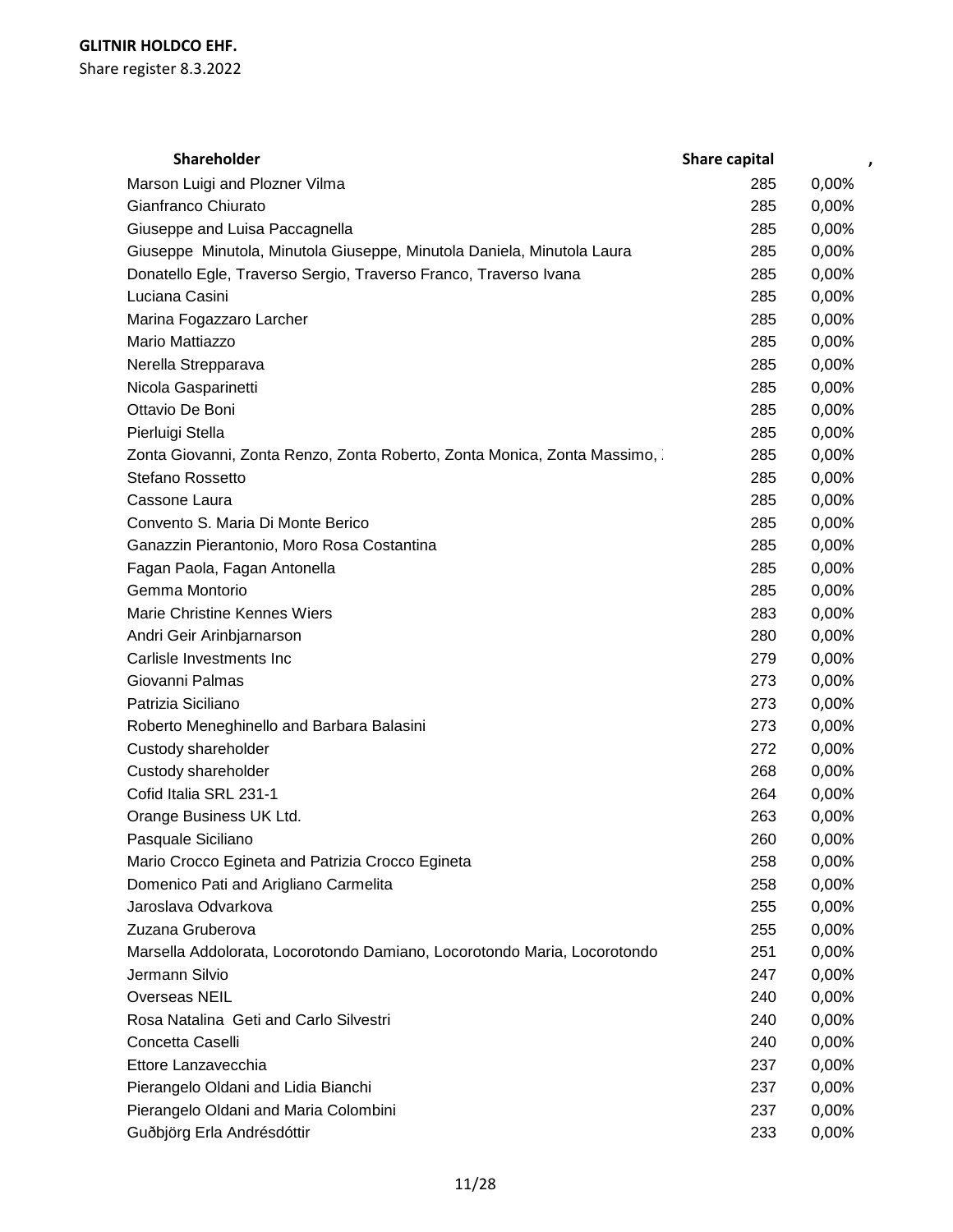| Shareholder                                                               | Share capital | ,     |
|---------------------------------------------------------------------------|---------------|-------|
| Mastrotto Claudia                                                         | 231           | 0,00% |
| Joachim Schreiber                                                         | 227           | 0,00% |
| <b>Thomas Knoll</b>                                                       | 226           | 0,00% |
| <b>VB Consultancy Limited</b>                                             | 225           | 0,00% |
| Helga Guðríður Ottósdóttir                                                | 225           | 0,00% |
| Ólafur Geir Ottósson                                                      | 225           | 0,00% |
| <b>Priess Investment Company</b>                                          | 225           | 0,00% |
| Maria Grazia Arenare and Vincenzo Ferrara                                 | 221           | 0,00% |
| <b>Haukur Baldvinsson</b>                                                 | 220           | 0,00% |
| Angela Spairani                                                           | 219           | 0,00% |
| Michela Di Palo                                                           | 218           | 0,00% |
| Lucia Santo                                                               | 218           | 0,00% |
| Roberto Bovi                                                              | 218           | 0,00% |
| Ing. Horst Dittrich                                                       | 216           | 0,00% |
| Ing. Jan Herman                                                           | 216           | 0,00% |
| Ing. Petr Voboril                                                         | 216           | 0,00% |
| Ing. Václav Mádr                                                          | 216           | 0,00% |
| Irena Chudánová                                                           | 216           | 0,00% |
| Jiri Palinek                                                              | 216           | 0,00% |
| Josef Lehmann                                                             | 216           | 0,00% |
| Miroslav Brana                                                            | 216           | 0,00% |
| Pavel Ender                                                               | 216           | 0,00% |
| Petr Stulc                                                                | 216           | 0,00% |
| Renata Jirásková                                                          | 216           | 0,00% |
| Bozena Flegelova                                                          | 216           | 0,00% |
| Jónína Guðmundsdóttir                                                     | 214           | 0,00% |
| Oddur Sæmundsson                                                          | 214           | 0,00% |
| Kurt & Kurt Martin Meier                                                  | 214           | 0,00% |
| Pasqualina Marini                                                         | 213           | 0,00% |
| Didonè Maria, Grancara Rosangela, Grancara Roberto, Grancara Michela, Gra | 213           | 0,00% |
| <b>Syracuse University</b>                                                | 212           | 0,00% |
| Custody shareholder                                                       | 212           | 0,00% |
| DTE Energy Employee Benefit                                               | 212           | 0,00% |
| Fiduciary Comm of Amgen Ret and SVG Plan                                  | 212           | 0,00% |
| Pietro Boglioli                                                           | 208           | 0,00% |
| Stephen Anthony Zimmerman                                                 | 208           | 0,00% |
| Remo Battistini and Ivana Gallerani                                       | 205           | 0,00% |
| <b>Westcoast Maritime Limited</b>                                         | 204           | 0,00% |
| Alberto Emanuele Preve                                                    | 204           | 0,00% |
| Francesco Clemente Di San Luca                                            | 204           | 0,00% |
| Calabrese Domenico and Calabrese Raffaella                                | 203           | 0,00% |
| Miroslav Donutil                                                          | 203           | 0,00% |
| New Smith Asset                                                           | 202           | 0,00% |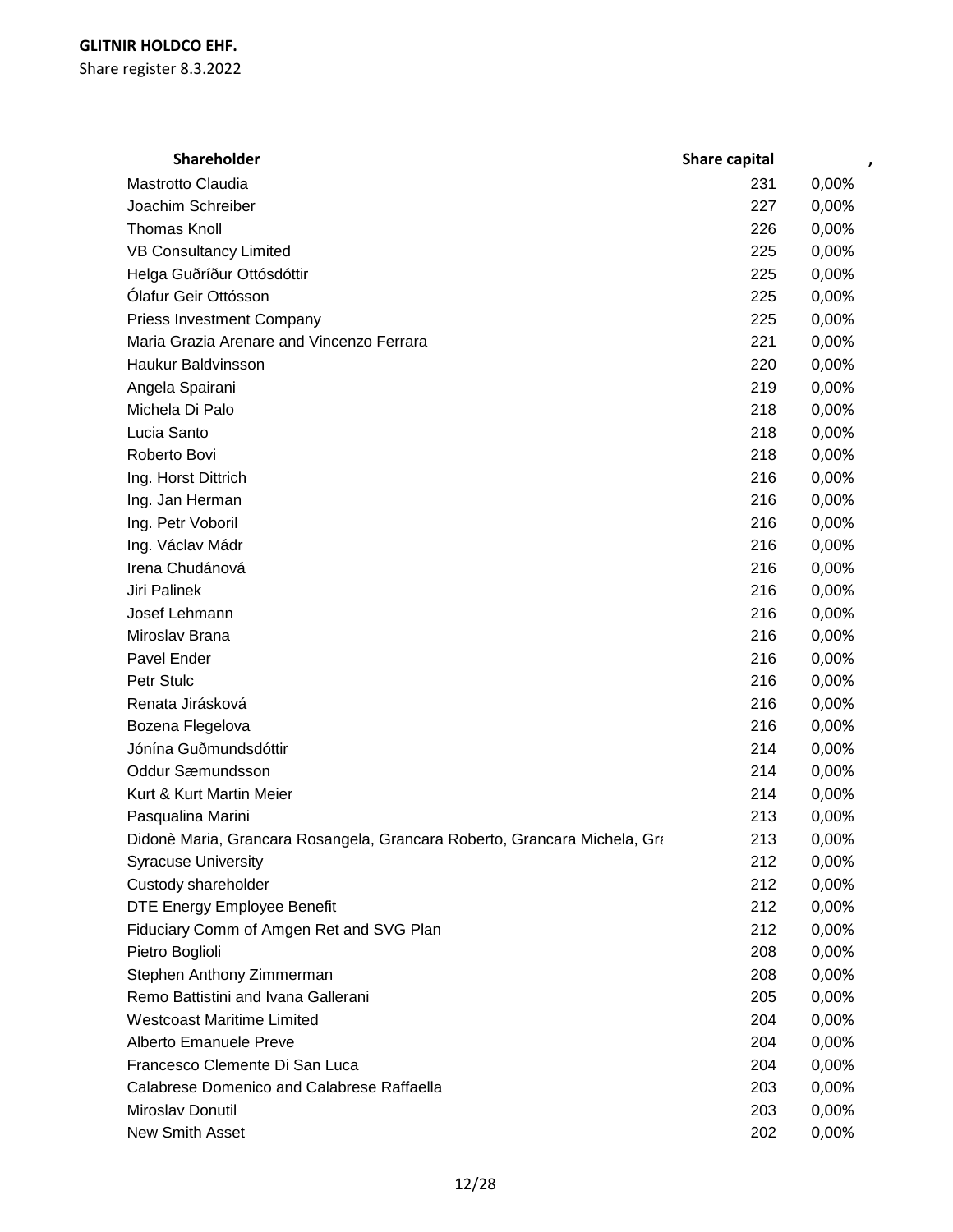| Shareholder                             | Share capital | ,     |
|-----------------------------------------|---------------|-------|
| Mésto Sokolov                           | 198           | 0,00% |
| <b>Obec Damborice</b>                   | 198           | 0,00% |
| Statutární mesto Ceské Budéjovice       | 198           | 0,00% |
| Ferdinando Scotti and Maria Deho'       | 196           | 0,00% |
| Maria Piccinno                          | 192           | 0,00% |
| Jana Diatková                           | 189           | 0,00% |
| Olga Matochova                          | 189           | 0,00% |
| Svatopluk Parak                         | 189           | 0,00% |
| Eva Podzimkova                          | 189           | 0,00% |
| Calabrese Domenico and Calabrese Scelza | 188           | 0,00% |
| Ómar Castaldo                           | 188           | 0,00% |
| Rósant Már Torfason                     | 188           | 0,00% |
| Laura Gabutto and Gianluca Raffetto     | 187           | 0,00% |
| Ólafur Bragi Jónasson                   | 185           | 0,00% |
| Giorgia Todesca                         | 185           | 0,00% |
| Mattia Todesca                          | 185           | 0,00% |
| Luciana Signore                         | 185           | 0,00% |
| Gino Brattesani and Dario Brattesani    | 182           | 0,00% |
| Pisci Mario and Dean Gisella            | 182           | 0,00% |
| Giuseppe Giacovelli and Brigida Ladisa  | 182           | 0,00% |
| Jón Ívarsson                            | 181           | 0,00% |
| Moody's France S.A.S.                   | 179           | 0,00% |
| Mezger Friedrich                        | 178           | 0,00% |
| Bolli Árnason                           | 177           | 0,00% |
| Giorgio Magnabosco                      | 177           | 0,00% |
| Angela Peluso                           | 177           | 0,00% |
| Renata Mettifogo                        | 177           | 0,00% |
| Vanda Lombardi                          | 177           | 0,00% |
| Gabriele Ferrara and Elisa Ciaramella   | 171           | 0,00% |
| Andrés Ágúst Guðmundsson                | 171           | 0,00% |
| Magnús Ágústsson                        | 167           | 0,00% |
| Immo-Invest-Anstalt                     | 167           | 0,00% |
| Personalvorsorge der Vanoli Gruppe      | 167           | 0,00% |
| Sveinbjörn Hjálmarsson                  | 167           | 0,00% |
| Custody shareholder                     | 167           | 0,00% |
| Jochen Weirich                          | 166           | 0,00% |
| Kurt Jeker                              | 166           | 0,00% |
| Markus Wälty                            | 166           | 0,00% |
| <b>Siegrist Rolf</b>                    | 166           | 0,00% |
| Verena Moggi                            | 166           | 0,00% |
| Elisabeth Brochocki                     | 166           | 0,00% |
| Ludwig Schmidt and Eva B. de Schmidt    | 164           | 0,00% |
| Taghreed I. Altassan                    | 162           | 0,00% |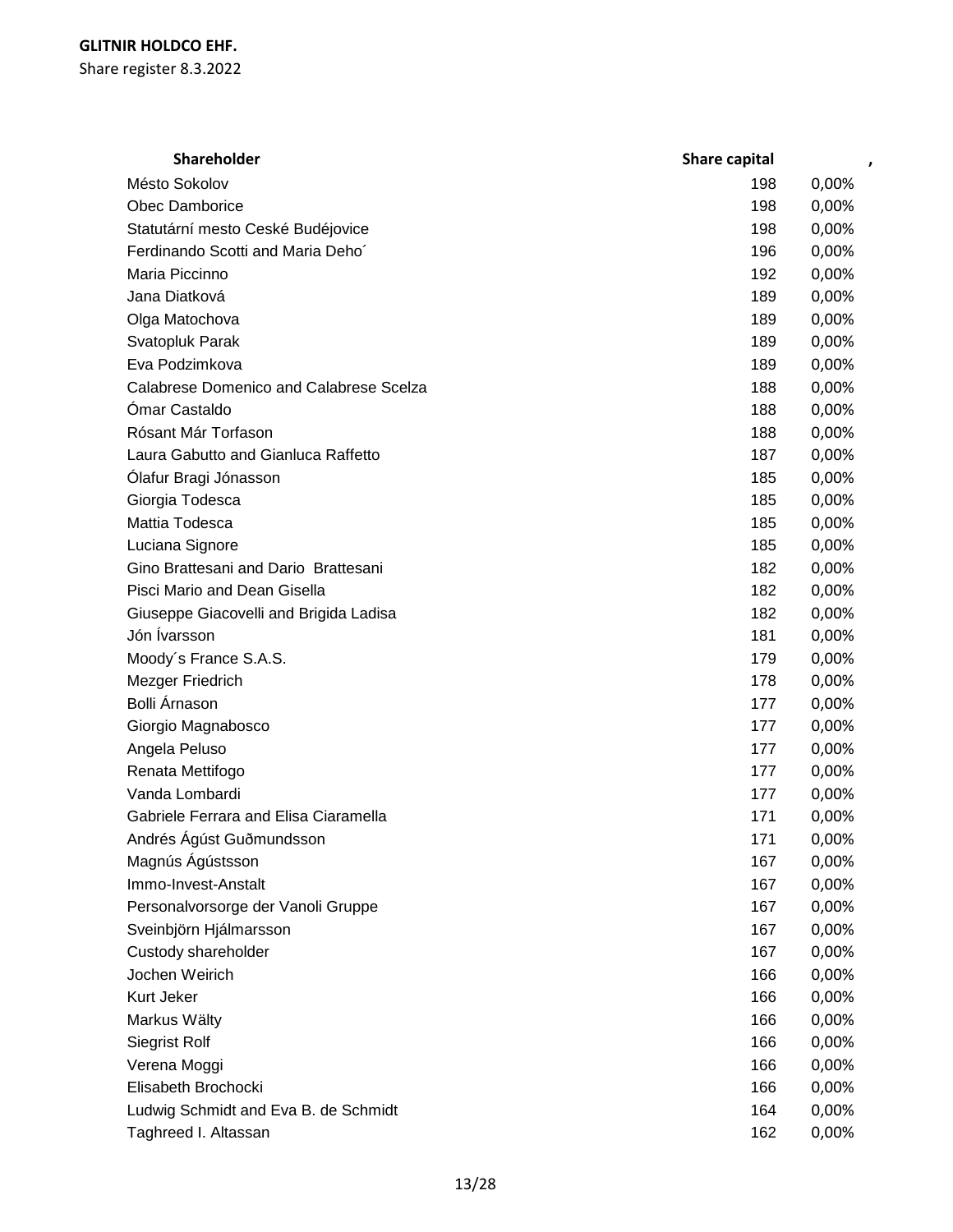| <b>Shareholder</b>                                  | <b>Share capital</b> |       |
|-----------------------------------------------------|----------------------|-------|
| Regiment Capital Ltd.                               | 160                  | 0,00% |
| Giacomo, Emanuele and Antonella Siragusa            | 156                  | 0,00% |
| Hans Otto Rutjes                                    | 154                  | 0,00% |
| Mafalda Maria Champalimaud Lino                     | 153                  | 0,00% |
| Gunnar Magnússon                                    | 153                  | 0,00% |
| <b>Giles Edmondston-Low</b>                         | 152                  | 0,00% |
| Anna Motta                                          | 152                  | 0,00% |
| UAB PZU Lietuva gyvybés draudimas 110082737         | 152                  | 0,00% |
| Vitaloni Maurizio                                   | 152                  | 0,00% |
| Vittoria Pezzoli                                    | 152                  | 0,00% |
| Bidin Anna Maria and Zanutta Lucio                  | 151                  | 0,00% |
| Castellani Giuseppe                                 | 151                  | 0,00% |
| Yael Ben Reuven                                     | 148                  | 0,00% |
| Lífeyrissjóður bankamanna, aldursdeild              | 146                  | 0,00% |
| Lorenzo Mussini E Barbara Pagliani                  | 146                  | 0,00% |
| Anna Borella and Teresa Pedretti                    | 146                  | 0,00% |
| Maria Rizzi                                         | 146                  | 0,00% |
| Mario Zambelli                                      | 146                  | 0,00% |
| Bice Del Sante and Pietro Del Sante                 | 146                  | 0,00% |
| Ester Bertoletti ; Dino Ricci and Luigi Ricci       | 146                  | 0,00% |
| Franco Tassi                                        | 146                  | 0,00% |
| Maria Fiorina                                       | 145                  | 0,00% |
| Adelina Stochino                                    | 145                  | 0,00% |
| Orazio Stochino                                     | 145                  | 0,00% |
| Salvatore Carta                                     | 145                  | 0,00% |
| Sergio Anzalone                                     | 145                  | 0,00% |
| Ursula Hank                                         | 145                  | 0,00% |
| Brugna Maria Lorenza                                | 145                  | 0,00% |
| Capello Guido and Capello Luciana and Cravero Maria | 145                  | 0,00% |
| Katrín Oddsdóttir                                   | 145                  | 0,00% |
| Samtök atvinnulífsins                               | 144                  | 0,00% |
| Margartia Günther                                   | 143                  | 0,00% |
| Monica Florio                                       | 143                  | 0,00% |
| Gísli Kristjánsson Heimisson                        | 141                  | 0,00% |
| Guðjón Guðmundsson                                  | 141                  | 0,00% |
| Vittorio Moise and Schirley Corinaldi               | 141                  | 0,00% |
| Senatore Carlo e Dalto Luciana                      | 140                  | 0,00% |
| Renaldas Vysniauskas                                | 140                  | 0,00% |
| Kuno Kennel                                         | 140                  | 0,00% |
| Guðrún Garðarsdóttir                                | 139                  | 0,00% |
| Eiríkur Ragnar Eiríksson                            | 138                  | 0,00% |
| Ingunn Egilsdóttir                                  | 137                  | 0,00% |
| Jón Sören Jónsson                                   | 137                  | 0,00% |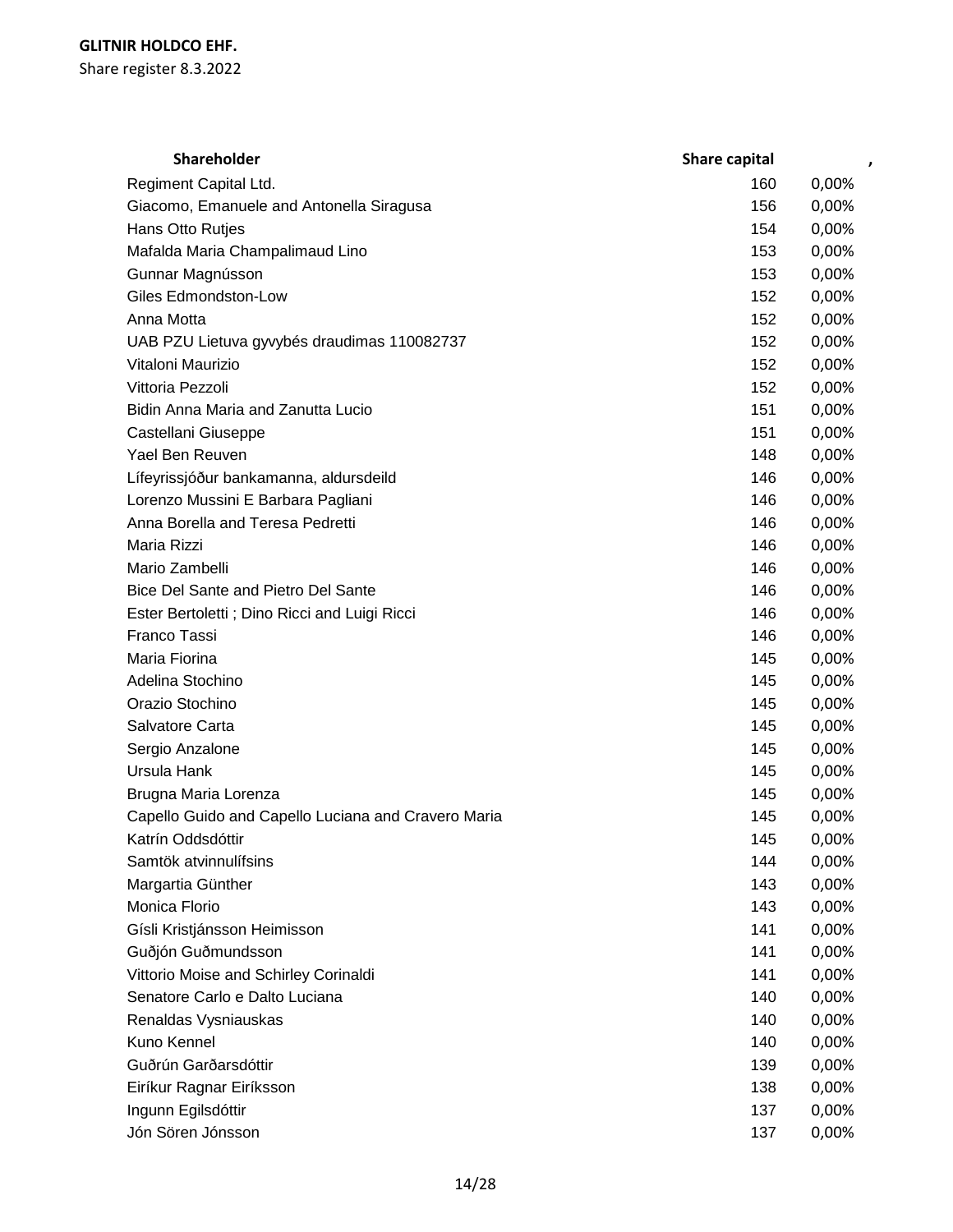| Shareholder                                                                     | <b>Share capital</b> | $\overline{ }$ |  |
|---------------------------------------------------------------------------------|----------------------|----------------|--|
| Katrín Þorvaldsdóttir                                                           | 136                  | 0,00%          |  |
| Þórunn Guðmundsdóttir                                                           | 136                  | 0,00%          |  |
| Bergur Páll Kristinsson                                                         | 136                  | 0,00%          |  |
| Dánarbú Hönnu Soffíu Blöndal                                                    | 136                  | 0,00%          |  |
| Aldo Roberto Rinaldi                                                            | 133                  | 0,00%          |  |
| Gabriele Mantovani                                                              | 133                  | 0,00%          |  |
| <b>Gerhard Karntner</b>                                                         | 131                  | 0,00%          |  |
| Rocco Cimmino                                                                   | 127                  | 0,00%          |  |
| Jaroslav Fencl                                                                  | 124                  | 0,00%          |  |
| <b>Vlastimil Havlicek</b>                                                       | 124                  | 0,00%          |  |
| Zdenek Ocenásek                                                                 | 124                  | 0,00%          |  |
| Dana Kosicková                                                                  | 124                  | 0,00%          |  |
| Lena Elidio                                                                     | 123                  | 0,00%          |  |
| Lega Italiana per la lotta contro i tumori sezione Treviso, Azienda ULSS 8 Asol | 123                  | 0,00%          |  |
| Anna Maria Colla                                                                | 122                  | 0,00%          |  |
| Johann Filler                                                                   | 120                  | 0,00%          |  |
| Custody shareholder                                                             | 118                  | 0,00%          |  |
| Custody shareholder                                                             | 118                  | 0,00%          |  |
| <b>Richard Winkler</b>                                                          | 118                  | 0,00%          |  |
| Fidelity Information Services Front Arena AB                                    | 118                  | 0,00%          |  |
| Federica Semprini and Valentina Semprini                                        | 116                  | 0,00%          |  |
| Stefano Remondini                                                               | 116                  | 0,00%          |  |
| Jón Ingi Árnason                                                                | 115                  | 0,00%          |  |
| Luciano Lenassi and Diana Vecchiarelli                                          | 114                  | 0,00%          |  |
| Giuditta Dolci, Brigitta and Federica Favi                                      | 114                  | 0,00%          |  |
| Guðný O Halldórsdóttir                                                          | 114                  | 0,00%          |  |
| Günther Hodum and Anneliese Hodum - Röhm                                        | 114                  | 0,00%          |  |
| Ingrid Becker                                                                   | 114                  | 0,00%          |  |
| Manola Lucchesi                                                                 | 114                  | 0,00%          |  |
| Marco Grassi and Elena Calabri                                                  | 114                  | 0,00%          |  |
| Michael and Eleonore Stoffel-Stiftung                                           | 114                  | 0,00%          |  |
| Paola Patrizia Cogrossi                                                         | 114                  | 0,00%          |  |
| Antonio Villa and Elena Mariani                                                 | 114                  | 0,00%          |  |
| Pietro Paolo Bertinazzi and Mariella Pozzato                                    | 114                  | 0,00%          |  |
| Roberto Nardini                                                                 | 114                  | 0,00%          |  |
| Walter Spangher                                                                 | 114                  | 0,00%          |  |
| Bordini Maurizio                                                                | 114                  | 0,00%          |  |
| Carlo Bandini                                                                   | 114                  | 0,00%          |  |
| Cristiano Mariani                                                               | 114                  | 0,00%          |  |
| Fausto Colombo and Milena Scattolin                                             | 114                  | 0,00%          |  |
| Fondazione Collegio Convitto Saporiti                                           | 114                  | 0,00%          |  |
| Francesco Roverato and Sonia Ventura                                            | 114                  | 0,00%          |  |
| Ubaldo Vuolo and Lidia Gadioli                                                  | 113                  | 0,00%          |  |
|                                                                                 |                      |                |  |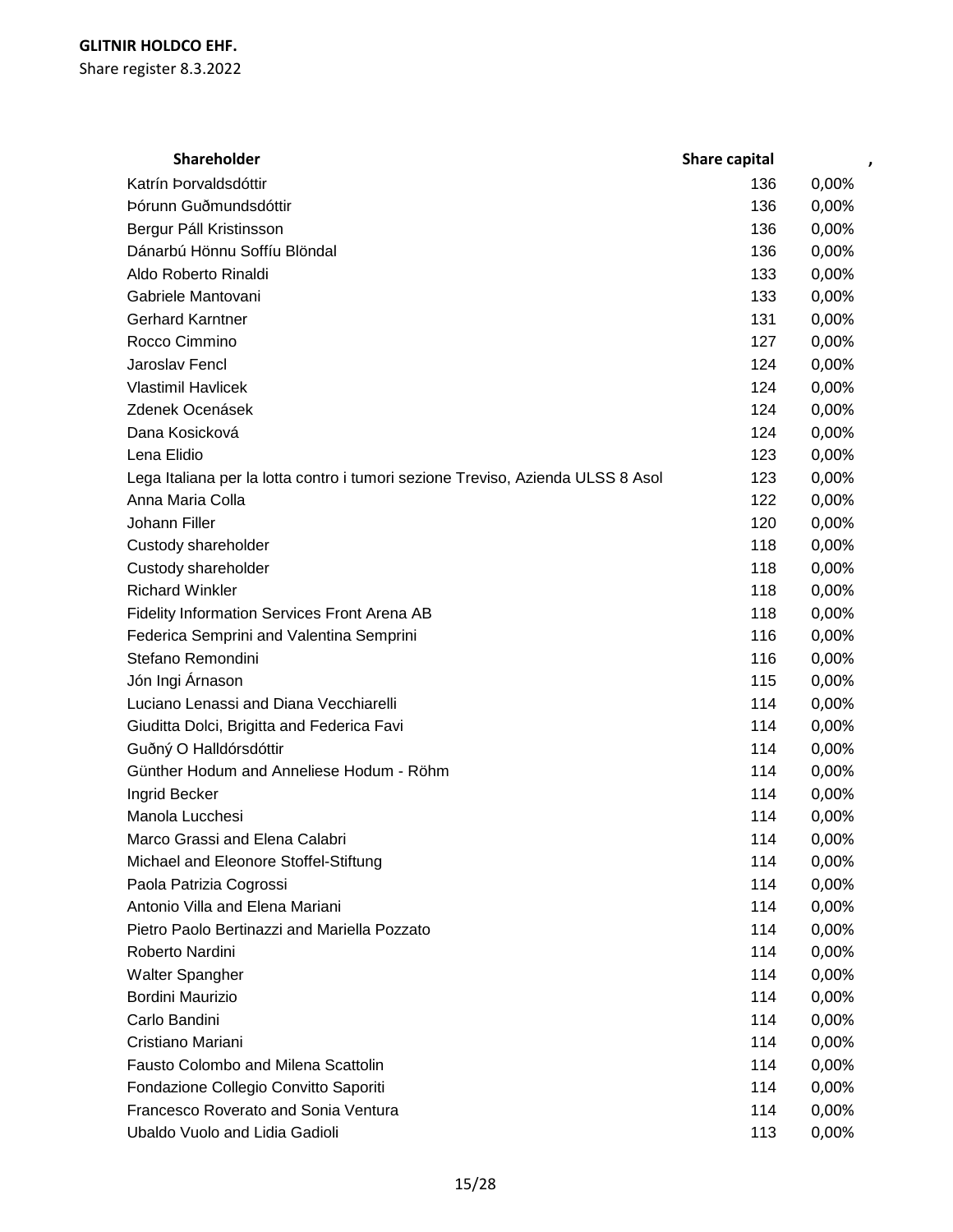| <b>Shareholder</b>                                               | <b>Share capital</b> |       |
|------------------------------------------------------------------|----------------------|-------|
| Manbir Singh Oberoi                                              | 112                  | 0,00% |
| Antonio De Micheli                                               | 112                  | 0,00% |
| Atilla Torgay                                                    | 112                  | 0,00% |
| Margret Hafsteinsdottir                                          | 112                  | 0,00% |
| Giorgio Buonerba                                                 | 111                  | 0,00% |
| Giuseppe Arena                                                   | 111                  | 0,00% |
| Ada Gallo and Arena Pasqualino                                   | 111                  | 0,00% |
| Antonino Alesci and Giovanna Bonfiglio                           | 111                  | 0,00% |
| Sergio Corvaglia                                                 | 111                  | 0,00% |
| Concetta Cretella, Umberto Martorelli and Rosario Martorelli     | 111                  | 0,00% |
| Ettore Carli and Massimo Carli                                   | 111                  | 0,00% |
| Francesca Cutrupi and Giuseppe Pennestri                         | 111                  | 0,00% |
| Gaglione Michele                                                 | 111                  | 0,00% |
| Guðrún Jóhannesdóttir                                            | 110                  | 0,00% |
| Guðrún Sveina María Jónsdóttir                                   | 110                  | 0,00% |
| Herdís Kristjánsdóttir                                           | 110                  | 0,00% |
| Matthildur Ólafsdóttir Valfells                                  | 110                  | 0,00% |
| Arnar Steingrímsson                                              | 110                  | 0,00% |
| Valdís Blöndal                                                   | 110                  | 0,00% |
| Eiríkur Ingvar Þorgeirsson                                       | 110                  | 0,00% |
| Guiseppe Pellacini and Fortunata Ravanetti                       | 109                  | 0,00% |
| Cignarelli Alberto and Guazzaroni Giuseppina                     | 109                  | 0,00% |
| Cleofe Bergonzi                                                  | 109                  | 0,00% |
| Dogliotti Antonio Carlo                                          | 109                  | 0,00% |
| Ermes, Sergio and Paola Chiusa                                   | 109                  | 0,00% |
| Fabio Scotolati                                                  | 109                  | 0,00% |
| Gianfranco Ghello                                                | 109                  | 0,00% |
| Massimo Milanino                                                 | 109                  | 0,00% |
| Giovanni Panebianco                                              | 109                  | 0,00% |
| Banca Agricola Commerciale Della Repubblica Di San Marino S.p.A. | 109                  | 0,00% |
| Italo Fiorenzani and Daniela Ferrarese                           | 109                  | 0,00% |
| Jürgen Hölscher                                                  | 109                  | 0,00% |
| Kurt Röhricht                                                    | 109                  | 0,00% |
| Magrini Marina                                                   | 109                  | 0,00% |
| Maironi Da Ponte Franco                                          | 109                  | 0,00% |
| Mannozzi Simonetta                                               | 109                  | 0,00% |
| Maria Angela Campetti, Andrea Mabelli and Guglielmo Sorgenti     | 109                  | 0,00% |
| Mario Cimarelli and Rossana Gabriele                             | 109                  | 0,00% |
| Molgora Riccardo E Monti Maria                                   | 109                  | 0,00% |
| Natalia In Cattaneo Maffei                                       | 109                  | 0,00% |
| Nicoló Casini                                                    | 109                  | 0,00% |
| Patrizia Longoni                                                 | 109                  | 0,00% |
| Pietro Paolo Napoli and Carla Trinchero                          | 109                  | 0,00% |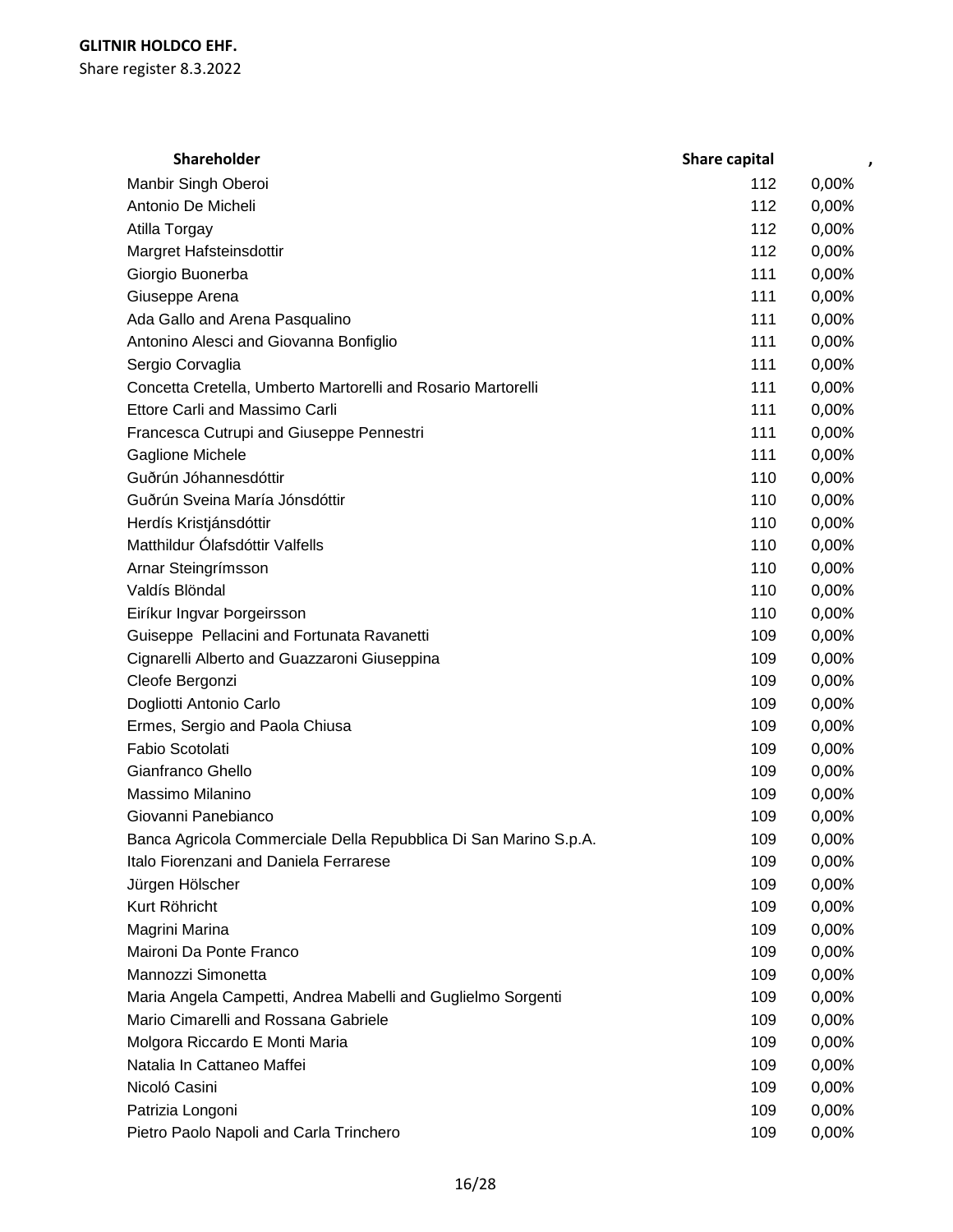| <b>Shareholder</b>                                                 | Share capital |       |
|--------------------------------------------------------------------|---------------|-------|
| Renzo Marmugi and Marusca Forni                                    | 109           | 0,00% |
| Arnold Wiesmann                                                    | 109           | 0,00% |
| Ugo Cadenasso                                                      | 109           | 0,00% |
| Walter Orsi and Laura Bianchi                                      | 109           | 0,00% |
| Alberto and Ernesto De Angelis                                     | 109           | 0,00% |
| Carlo Alberto Cambi                                                | 109           | 0,00% |
| Carlo Bonini and Alberto Reverberi                                 | 109           | 0,00% |
| Alessandra Casini, Clemente Casini, Elisa Gage Casini, Joan Coburn | 109           | 0,00% |
| Emilia Lama                                                        | 109           | 0,00% |
| Alfredo Fiorentini and Ersilia Maria Grazia Zuccoti                | 109           | 0,00% |
| Ezio Risso                                                         | 109           | 0,00% |
| Fabrizio Chiodini                                                  | 109           | 0,00% |
| Francesca Paparella                                                | 109           | 0,00% |
| Vincenzo Notari and Vincenza Notari                                | 107           | 0,00% |
| Arion banki hf.                                                    | 106           | 0,00% |
| Gilda Bonatesta                                                    | 105           | 0,00% |
| Giovanni Zonta                                                     | 105           | 0,00% |
| Giuriolo Patrizia                                                  | 105           | 0,00% |
| Giuseppina Farinon                                                 | 105           | 0,00% |
| Guerrato Alfredo                                                   | 105           | 0,00% |
| Angelo De Grandi                                                   | 105           | 0,00% |
| Luciana Pontarolo                                                  | 105           | 0,00% |
| Lucillo Driussi                                                    | 105           | 0,00% |
| Mariano Pegoraro                                                   | 105           | 0,00% |
| Mario Sebellin                                                     | 105           | 0,00% |
| Pane Sebastiano                                                    | 105           | 0,00% |
| Paola Larocca                                                      | 105           | 0,00% |
| Paolo Vignotto                                                     | 105           | 0,00% |
| Patrizia Cavalli                                                   | 105           | 0,00% |
| Patrizia Pasin                                                     | 105           | 0,00% |
| Sergio Vivian                                                      | 105           | 0,00% |
| Soraru Silvana                                                     | 105           | 0,00% |
| Suore Meastre Di S.Dorotea Figlie Dei Sacri Cuori                  | 105           | 0,00% |
| <b>Baldini Giorgio</b>                                             | 105           | 0,00% |
| Carla Antonia Panozzo                                              | 105           | 0,00% |
| Carlo Appolloni                                                    | 105           | 0,00% |
| Caselli Paola                                                      | 105           | 0,00% |
| Cason Elisabetta                                                   | 105           | 0,00% |
| Claudio Vescovi                                                    | 105           | 0,00% |
| Dino Stocco                                                        | 105           | 0,00% |
| Alessandro Foralosso                                               | 105           | 0,00% |
| Rinaldi Valeria, Rinaldi Anna, Rinaldi Antonella, Rinaldi Beatrice | 105           | 0,00% |
| Eanan Oberto                                                       | 105           | 0,00% |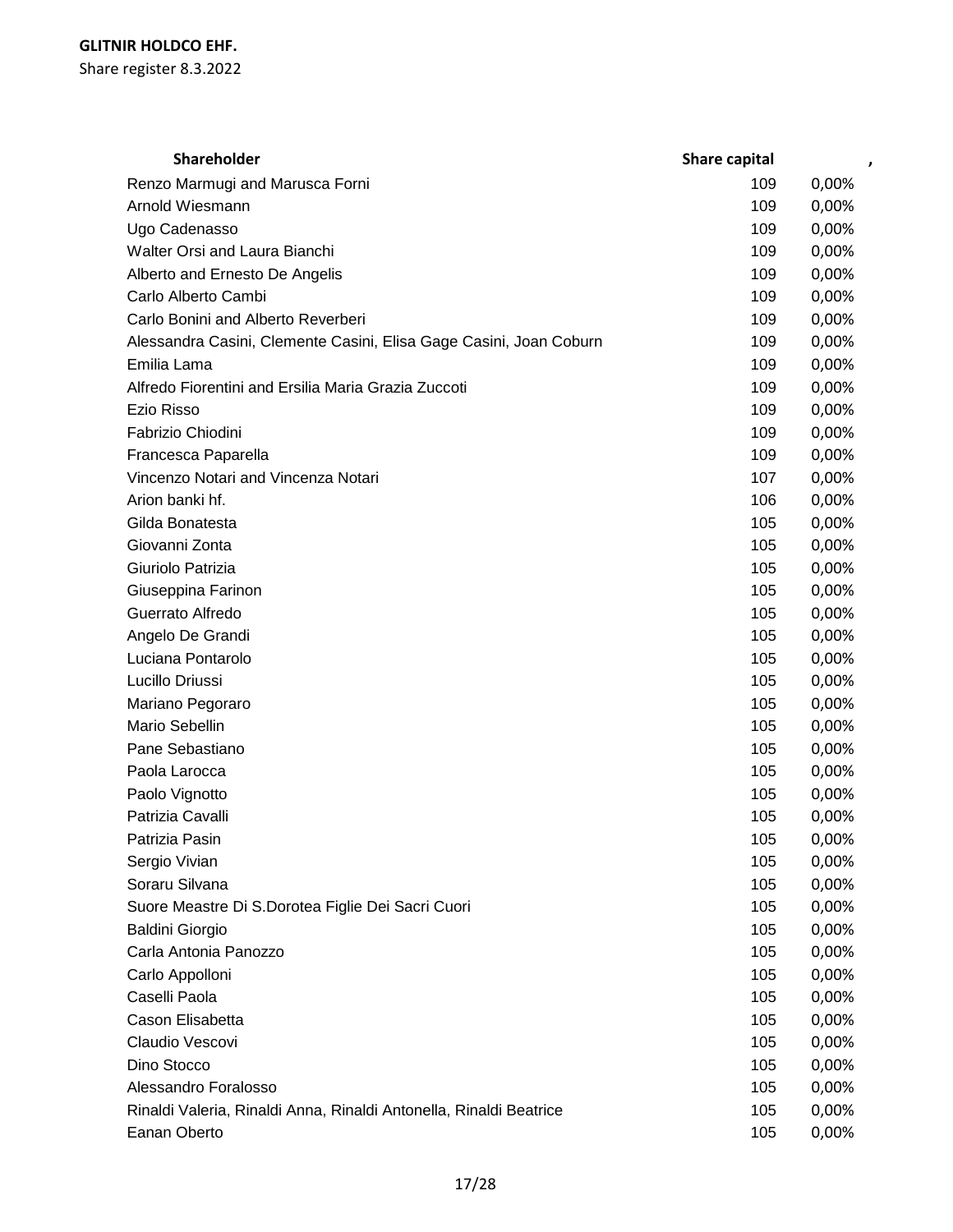| <b>Shareholder</b>                             | Share capital | ,     |
|------------------------------------------------|---------------|-------|
| Maria Grazia Braga                             | 105           | 0,00% |
| Anna Cardillo In Re, and Susanna Re            | 101           | 0,00% |
| Guðmundur Ingi Karlsson                        | 100           | 0,00% |
| Steinbór Bjarni Kristjánsson                   | 100           | 0,00% |
| Ingibjörg Daníelsdóttir                        | 99            | 0,00% |
| Dunn Capital - BTS L.P.                        | 98            | 0,00% |
| Jana Winklerová                                | 97            | 0,00% |
| Mario Pegolo                                   | 96            | 0,00% |
| Roberto Pegolo                                 | 96            | 0,00% |
| <b>Heinz Martin Seewer</b>                     | 95            | 0,00% |
| Domenico and Paolo Alfieri                     | 94            | 0,00% |
| Hannes Lanz                                    | 94            | 0,00% |
| <b>Simone Reiss</b>                            | 94            | 0,00% |
| Thomas Bartholdi                               | 94            | 0,00% |
| Diego Busacca                                  | 92            | 0,00% |
| Applicon ehf.                                  | 92            | 0,00% |
| Pierino Giovanni Marchesi                      | 91            | 0,00% |
| Stefano Repetti and Franca Gorreri             | 91            | 0,00% |
| Consigli Oreste and Consigli Alberto           | 91            | 0,00% |
| Alice and Vittorio Guardiani                   | 91            | 0,00% |
| Anna Maria Provenzale                          | 91            | 0,00% |
| Edikt, a.s.                                    | 89            | 0,00% |
| Hilmar Kristinn Magnússon                      | 88            | 0,00% |
| Armando Pozzo                                  | 88            | 0,00% |
| Solda Elide                                    | 88            | 0,00% |
| Cesare Villani                                 | 88            | 0,00% |
| Ratti Maria Francesca                          | 87            | 0,00% |
| Guerin Aldo and Turlon Liliana                 | 86            | 0,00% |
| Antonio, Fabio and Roberto Martin              | 86            | 0,00% |
| Valentino Forgiarini and Rosanna Venturini     | 86            | 0,00% |
| Bruno Lamanna and Bianca Baldini               | 86            | 0,00% |
| Alberto Endrigo                                | 86            | 0,00% |
| Cirota Vincenzo                                | 86            | 0,00% |
| Tarquilio Antonia Maria                        | 85            | 0,00% |
| Tarquilio Cataldo and Tarquilio Antonia Maria  | 85            | 0,00% |
| Domenico Calabrese and Santa Paolillo          | 85            | 0,00% |
| Monarch Master Funding 2 (Luxembourg) S.A.R.L. | 85            | 0,00% |
| Marcello Innocenti                             | 83            | 0,00% |
| AXA Aurora Vida S.A. De Seguros Y Reaseguros   | 83            | 0,00% |
| Carlo Leonardi                                 | 83            | 0,00% |
| Elmar Michels and Claudia Görgen               | 83            | 0,00% |
| Sidiropoulos-Dimoudis Dimitra                  | 83            | 0,00% |
| Kristín Lára Ólafsdóttir                       | 81            | 0,00% |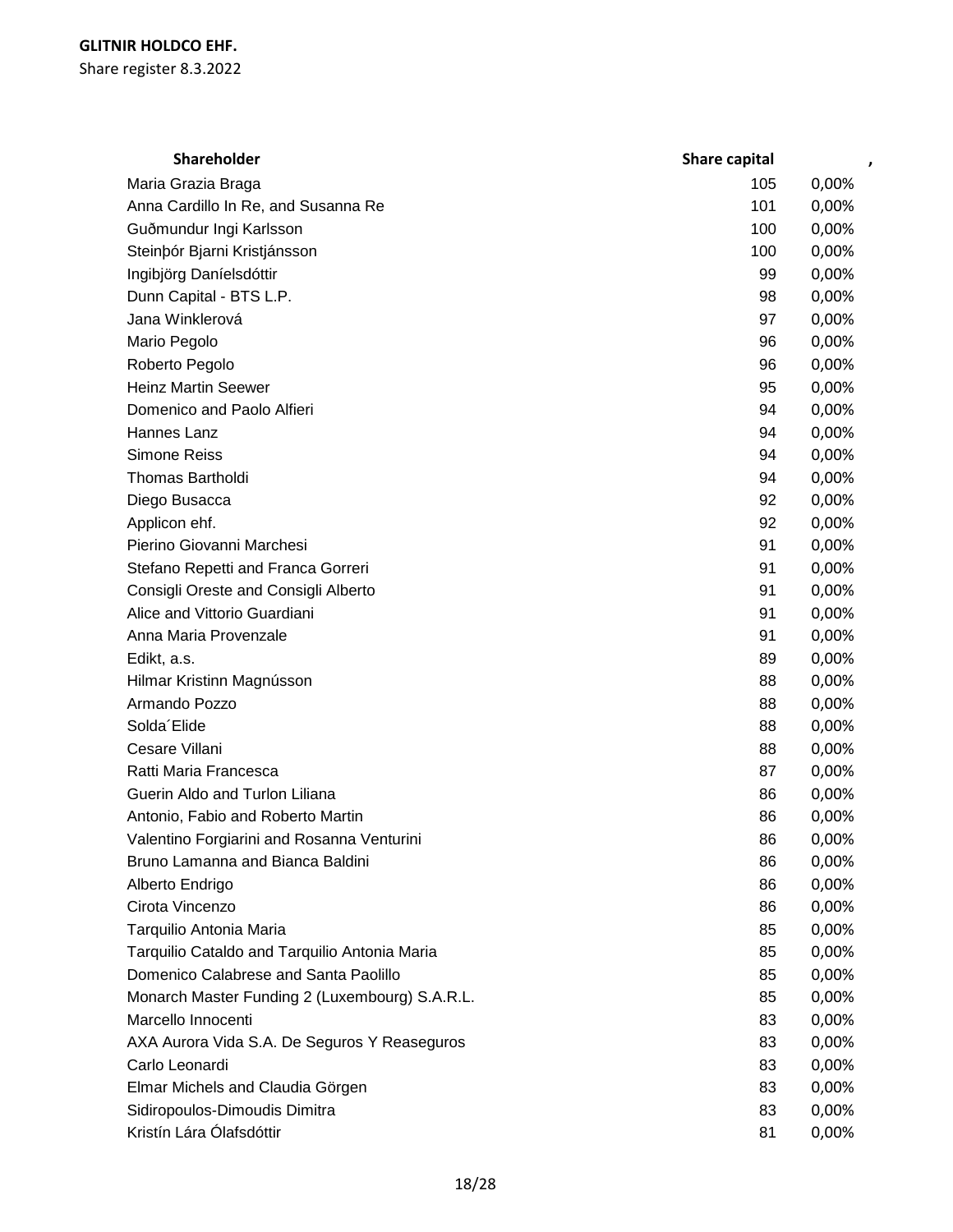| <b>Shareholder</b>                                    | Share capital | $\pmb{\cdot}$ |
|-------------------------------------------------------|---------------|---------------|
| Chiara Ugolotti and Gianna Sirocchi                   | 80            | 0,00%         |
| Curiazio Pasquale                                     | 80            | 0,00%         |
| Sigrún Snævarr                                        | 78            | 0,00%         |
| Jose Antonio Martins Victonino                        | 77            | 0,00%         |
| Síminn hf.                                            | 76            | 0,00%         |
| Bernhard Johann                                       | 75            | 0,00%         |
| Custody shareholder                                   | 75            | 0,00%         |
| Severino, Daniela and Raffaella Gaita                 | 74            | 0,00%         |
| Esposito Giovanni                                     | 74            | 0,00%         |
| Angela Cantarelli                                     | 72            | 0,00%         |
| Merlo Giovanna and Vallero Giuseppe                   | 72            | 0,00%         |
| Paola Zanoli                                          | 72            | 0,00%         |
| Piccinini Maria and Martelli Ennio                    | 72            | 0,00%         |
| Rosa Botti and Gino Garbi                             | 72            | 0,00%         |
| Stefano Capelli and Lorena Fagandini                  | 72            | 0,00%         |
| Taverna Alessandro                                    | 72            | 0,00%         |
| Aldo Boccacci                                         | 72            | 0,00%         |
| Edoardo Massimi Vigano and Luciana Frigerio           | 72            | 0,00%         |
| Jennifer Etzrodt                                      | 72            | 0,00%         |
| Loredana Lorenzi                                      | 72            | 0,00%         |
| Luca Nicola Carroni                                   | 72            | 0,00%         |
| Mario Savioni & Paola Sommaruga                       | 72            | 0,00%         |
| Riccardo Lippi - Mirella Lacopini                     | 72            | 0,00%         |
| Samuele Canestrari                                    | 72            | 0,00%         |
| Bruno Anastrelli, Andrea Anastrelli, Frigo Bernardina | 72            | 0,00%         |
| Elio and David Paoletti and Ivana Stafissi            | 72            | 0,00%         |
| Gazzola Fulvio and Cassini Raffaella                  | 72            | 0,00%         |
| Dicentia A/S                                          | 72            | 0,00%         |
| Ludek Ausobský                                        | 71            | 0,00%         |
| Michel Leyvraz                                        | 70            | 0,00%         |
| Custody shareholder                                   | 70            | 0,00%         |
| Sjóvá                                                 | 70            | 0,00%         |
| Jacob Lehman                                          | 70            | 0,00%         |
| Armando Marcon and Luciana Todoni                     | 70            | 0,00%         |
| Maria Laura Capocci                                   | 70            | 0,00%         |
| Ledi Wolfsgruber                                      | 70            | 0,00%         |
| Loretta Marchioro                                     | 70            | 0,00%         |
| Maria Teresa Zonin                                    | 70            | 0,00%         |
| Perin Giuseppe                                        | 70            | 0,00%         |
| Ingimundur Ásgeirsson                                 | 69            | 0,00%         |
| Banque de Gestion Edmond de Rotschild Monaco          | 69            | 0,00%         |
| <b>Barry L.Jenkins TTEE</b>                           | 68            | 0,00%         |
| Floyd and Letty Caplan                                | 68            | 0,00%         |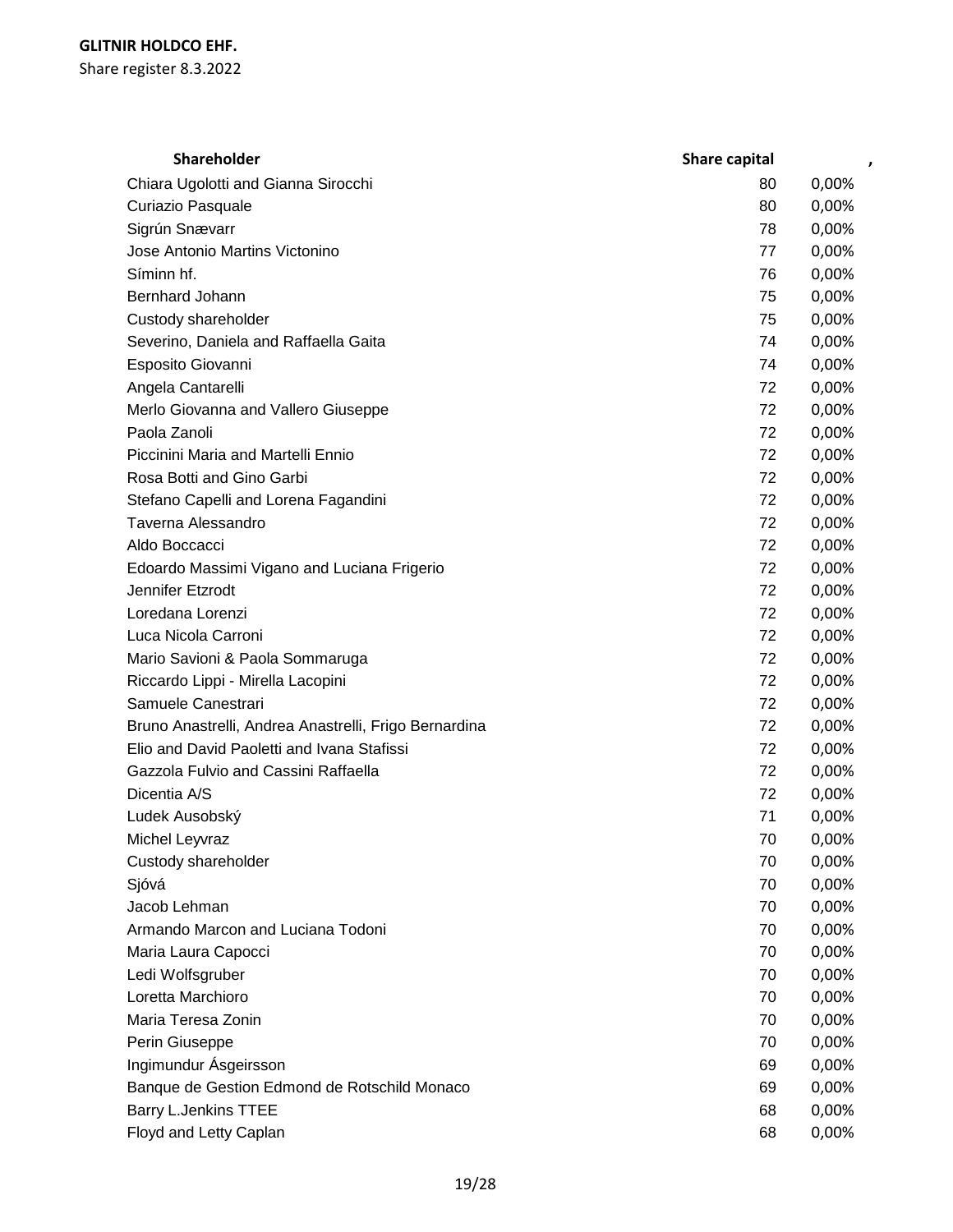| Shareholder                                                                | Share capital | ,     |
|----------------------------------------------------------------------------|---------------|-------|
| Thrivent Partner for Lutherans Bond Portfolio                              | 67            | 0,00% |
| Lára Björg Björnsdóttir                                                    | 66            | 0,00% |
| Cosag Finance AG                                                           | 65            | 0,00% |
| <b>Teritti Cesare</b>                                                      | 62            | 0,00% |
| Jorge Goncalves Padilha                                                    | 62            | 0,00% |
| Vicente Gaspar Pires                                                       | 62            | 0,00% |
| Mésto Chodov                                                               | 62            | 0,00% |
| Mesto Frydlant                                                             | 62            | 0,00% |
| Nadacní fond obetem holocaustu                                             | 62            | 0,00% |
| Nezávislý odborový svaz pracovníku potravinárského prumyslu a pribuzných o | 62            | 0,00% |
| Silex vývow a dovoz, s.r.o.                                                | 62            | 0,00% |
| Svaz chovatelu holstynskeho skotu CR, o.s.                                 | 62            | 0,00% |
| Teraso Horazdovice s.r.o.                                                  | 62            | 0,00% |
| Trade Center Praha akciová spolecnost /TCP/                                | 62            | 0,00% |
| DTS Vrbenský, a.s.                                                         | 62            | 0,00% |
| Dul Kohinoor, a.s.                                                         | 62            | 0,00% |
| Groppi Genesia and Soncini Alberto                                         | 61            | 0,00% |
| Lars Jaeger                                                                | 58            | 0,00% |
| Valtýr Pálsson                                                             | 58            | 0,00% |
| <b>Teris</b>                                                               | 58            | 0,00% |
| Hana Cechova                                                               | 58            | 0,00% |
| Helena Cerna                                                               | 58            | 0,00% |
| Josef Feik                                                                 | 58            | 0,00% |
| Ladislav Bresky                                                            | 58            | 0,00% |
| Libuse Hlávková                                                            | 58            | 0,00% |
| Lubomír Plesník                                                            | 58            | 0,00% |
| Michal Kovac                                                               | 58            | 0,00% |
| Miglio Rino                                                                | 56            | 0,00% |
| Gunnar Magnús Einarsson                                                    | 56            | 0,00% |
| Luigi Basso and Luisa Todisco                                              | 55            | 0,00% |
| Marianna Sciancalepore and Vito de Ceglia                                  | 55            | 0,00% |
| Emanuele Peluso SPA                                                        | 55            | 0,00% |
| Paolo Faccin                                                               | 55            | 0,00% |
| Mario Michelutti                                                           | 54            | 0,00% |
| Remo Bianchin and Paola Maniero                                            | 54            | 0,00% |
| Venier Dionigi                                                             | 54            | 0,00% |
| Colpo Gino and Coramer Annamaria and Colpo Roberta                         | 54            | 0,00% |
| Barbini Simona                                                             | 54            | 0,00% |
| Barbini Marco                                                              | 54            | 0,00% |
| Eric B. Popky                                                              | 54            | 0,00% |
| Giampaolo Montali                                                          | 54            | 0,00% |
| Giovanni Gazzola                                                           | 54            | 0,00% |
| Ivanfranco Caddia and Assunta Tropeano                                     | 54            | 0,00% |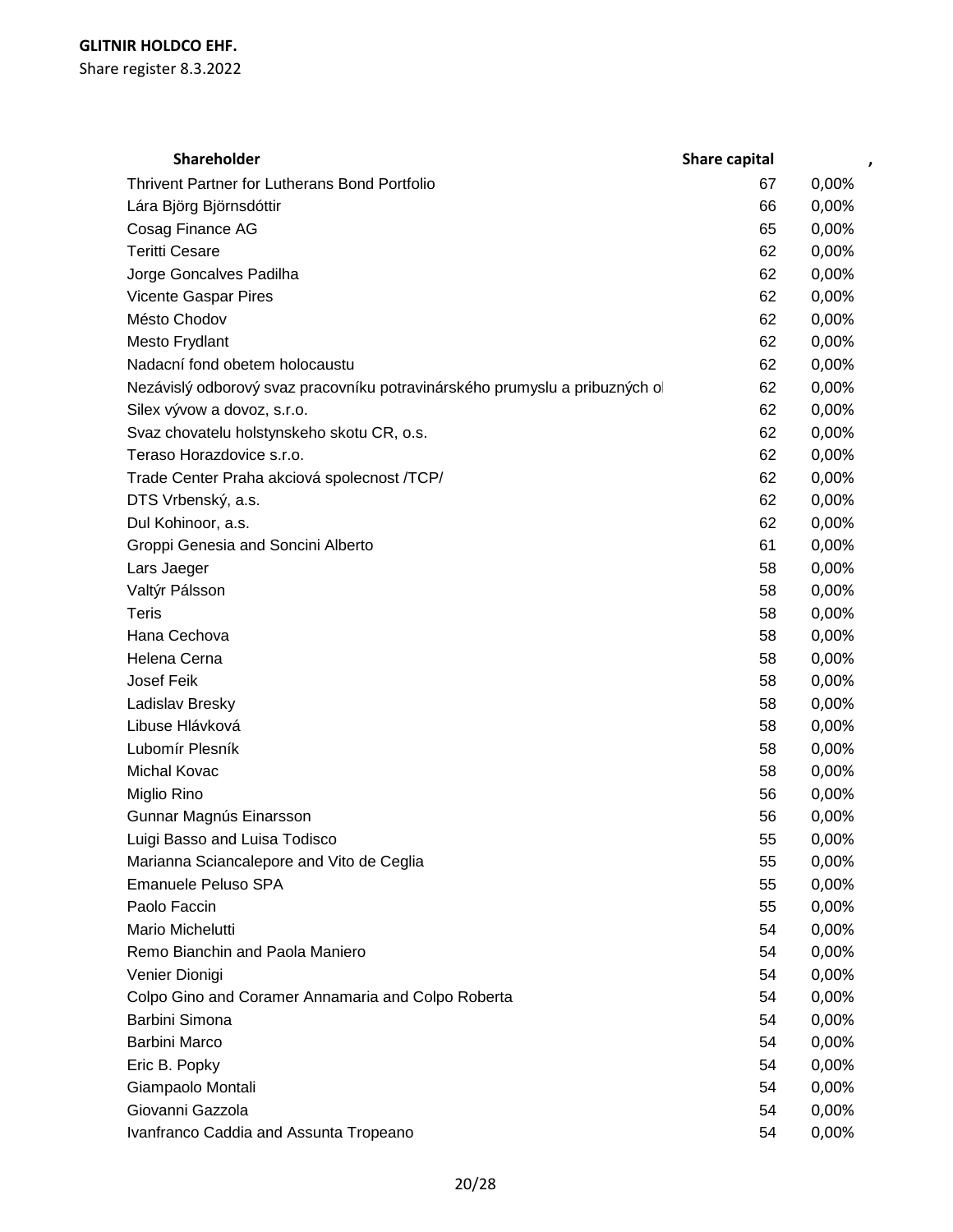| <b>Shareholder</b>                                           | Share capital | $\pmb{\cdot}$ |
|--------------------------------------------------------------|---------------|---------------|
| Maria Rosa Perotta                                           | 54            | 0,00%         |
| Eugenio Calderini                                            | 54            | 0,00%         |
| Franco Di Gabriele and Ida Cassinadri                        | 54            | 0,00%         |
| Franco Zambelli and Rita Rossi                               | 54            | 0,00%         |
| Giovanni Mellano                                             | 54            | 0,00%         |
| Marco and Monica Castaldi                                    | 54            | 0,00%         |
| Paolo Batacchi and Joni Kupferberg                           | 54            | 0,00%         |
| Silvano Frizzarin, Mirella Zanellato                         | 54            | 0,00%         |
| Custody shareholder                                          | 54            | 0,00%         |
| Chris Augustijns                                             | 54            | 0,00%         |
| Galli Elena, De Pasquale Donatella and De Pasquale Gabriella | 54            | 0,00%         |
| <b>Birwood Limited</b>                                       | 53            | 0,00%         |
| Verslunarmannafélag Reykjavíkur                              | 52            | 0,00%         |
| Custody shareholder                                          | 52            | 0,00%         |
| Giuseppe Giacomazzi                                          | 52            | 0,00%         |
| Mauro Viero                                                  | 52            | 0,00%         |
| Sebastiano Albanese and Maria Anna Polimeni                  | 52            | 0,00%         |
| Castagna Antonio                                             | 52            | 0,00%         |
| Dino Nogara                                                  | 52            | 0,00%         |
| Galla Andrea, Galla Francesca                                | 52            | 0,00%         |
| Tumino Giovanni                                              | 51            | 0,00%         |
| D'ippolito Marisa and Fioretti Remo                          | 50            | 0,00%         |
| Luigi Marrocco                                               | 50            | 0,00%         |
| Vodafone                                                     | 50            | 0,00%         |
| Vilborg Þórðardóttir                                         | 49            | 0,00%         |
| Paolo Mocellin                                               | 48            | 0,00%         |
| Antonio V/ Fernandes                                         | 47            | 0,00%         |
| Evi Devecchi                                                 | 47            | 0,00%         |
| <b>Josef Riedo</b>                                           | 46            | 0,00%         |
| <b>Kreiling Walter</b>                                       | 46            | 0,00%         |
| Steger Fredy und Verena                                      | 46            | 0,00%         |
| <b>Valentin Boll</b>                                         | 46            | 0,00%         |
| Gabrielle Muthmann                                           | 46            | 0,00%         |
| <b>Therese Schrempft</b>                                     | 46            | 0,00%         |
| <b>Hans-Roland Becker</b>                                    | 46            | 0,00%         |
| Legal heirs of Ursula Moismann-Maurer                        | 46            | 0,00%         |
| <b>Manfred Plank</b>                                         | 46            | 0,00%         |
| Miklos Dobozi                                                | 46            | 0,00%         |
| Rosa Maria Eugenia Werner-Impiombato                         | 46            | 0,00%         |
| SZ Consulting AG, Financial Services                         | 46            | 0,00%         |
| Ebruci D'Inca                                                | 46            | 0,00%         |
| Baumann and Cie Banquiers                                    | 46            | 0,00%         |
| <b>BLB Start-up-Stiftung Bernerland Bank</b>                 | 46            | 0,00%         |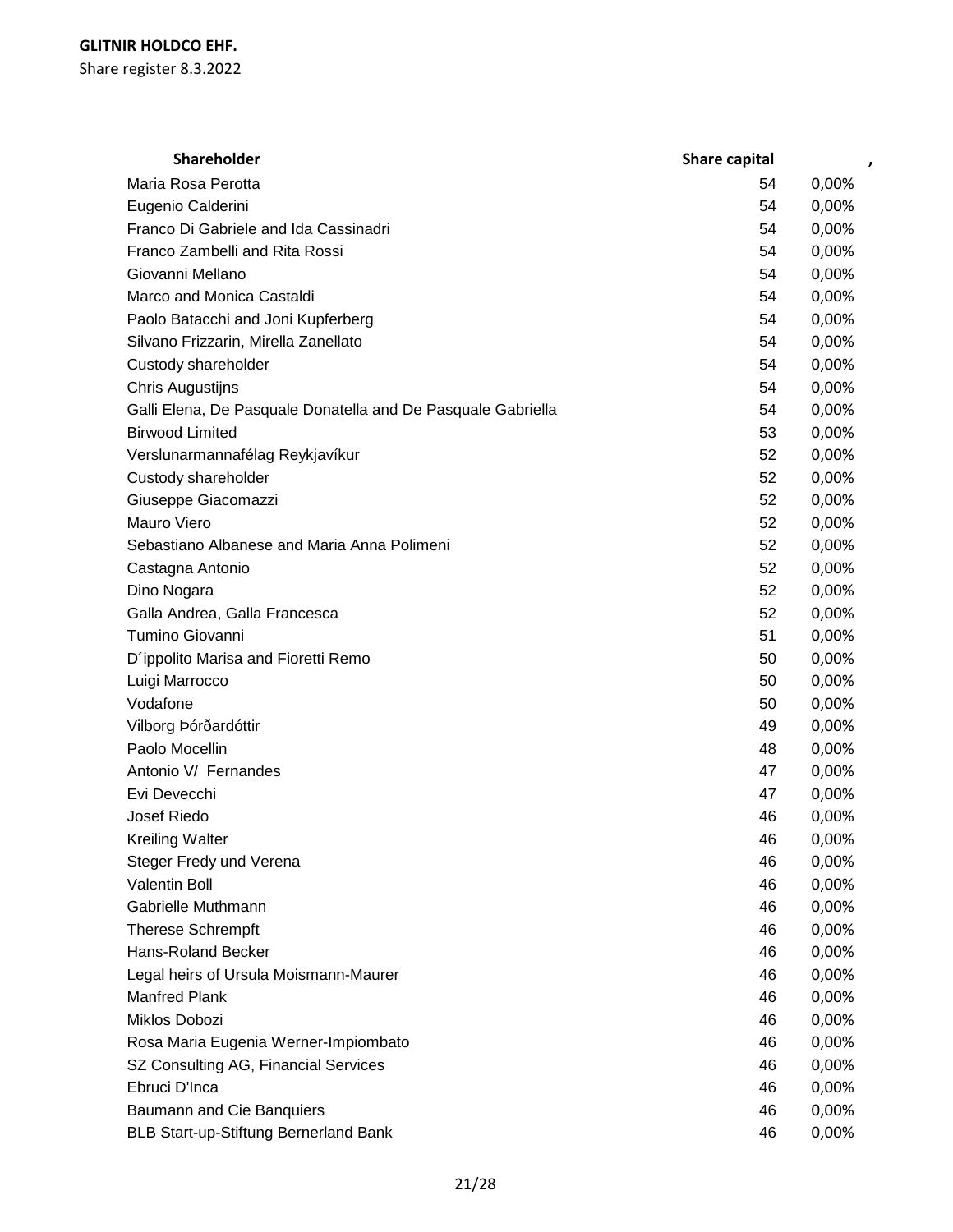| Shareholder                                                                 | Share capital |       |
|-----------------------------------------------------------------------------|---------------|-------|
| <b>Bruno Ryf</b>                                                            | 46            | 0,00% |
| <b>Christine Zahner-Berger</b>                                              | 46            | 0,00% |
| Dirk Martin Fritz Reigrotzki                                                | 46            | 0,00% |
| Eva Keller                                                                  | 46            | 0,00% |
| Felix and Elisabeth Ramspeck                                                | 46            | 0,00% |
| Yvette Fahr-Jaquenod                                                        | 46            | 0,00% |
| Guðmundur Torfason                                                          | 44            | 0,00% |
| Banco BPI, SA                                                               | 44            | 0,00% |
| Valitor                                                                     | 44            | 0,00% |
| Renato Bega and Anna Luppi                                                  | 43            | 0,00% |
| Pasqualino Carta                                                            | 43            | 0,00% |
| Roberto Danovaro                                                            | 43            | 0,00% |
| Stefano Canavero                                                            | 42            | 0,00% |
| Stefán Eiríks Stefánsson                                                    | 41            | 0,00% |
| Robert and Marianne Caplan                                                  | 40            | 0,00% |
| Amy Beth Horowitz TTEE                                                      | 40            | 0,00% |
| Oriana Gabbarrini and Carlo Giuliani                                        | 39            | 0,00% |
| GNB Sudameris Bank S.A. for the benefit of Eraldo Benedetti                 | 39            | 0,00% |
| Lilia Sant and Silva Del Zotto                                              | 38            | 0,00% |
| Ellen Rothe                                                                 | 38            | 0,00% |
| Marco Candido and Adriana Aguglia                                           | 37            | 0,00% |
| Molinaro Caterina                                                           | 37            | 0,00% |
| Arcadi Abbondanza and Donateo Katia                                         | 37            | 0,00% |
| <b>Umberto Mauro</b>                                                        | 37            | 0,00% |
| Buongiorno Filomena                                                         | 37            | 0,00% |
| Carosella Antonio, Mazzocco Anna, Carosella Claudia, Carosella Maria Rosari | 37            | 0,00% |
| Claudio Cornia                                                              | 37            | 0,00% |
| Claudio Cornia, Antonella Cornia and Angela La Grassa                       | 37            | 0,00% |
| Claudio Cornia, Cornia Antonella and Lilliana La Grassa                     | 37            | 0,00% |
| Cutolo Rosaria and Chirichella Giuseppe                                     | 37            | 0,00% |
| Fernanda Di Martino and Agostino D'Arco                                     | 37            | 0,00% |
| Mudrick Distressed Opportunity Fund Global, LP                              | 36            | 0,00% |
| Gianfranco Malavasi                                                         | 36            | 0,00% |
| Gianna Dodi and Franco Raimondi                                             | 36            | 0,00% |
| Laura Busani and Ferdinando                                                 | 36            | 0,00% |
| Lidia Manfredi                                                              | 36            | 0,00% |
| Luigi Uttini and Ines Visconti                                              | 36            | 0,00% |
| AnnaMaria Galli and Silvana Pagani                                          | 36            | 0,00% |
| Mario Luigi Bruschini                                                       | 36            | 0,00% |
| Maurizio and Florenzo Alfieri                                               | 36            | 0,00% |
| Maurizio Dolci and Sabrina Tarasconi                                        | 36            | 0,00% |
| Pietro Bailo                                                                | 36            | 0,00% |
| Pietro Columband, Luciana Pincolini and Corrado Columband                   | 36            | 0,00% |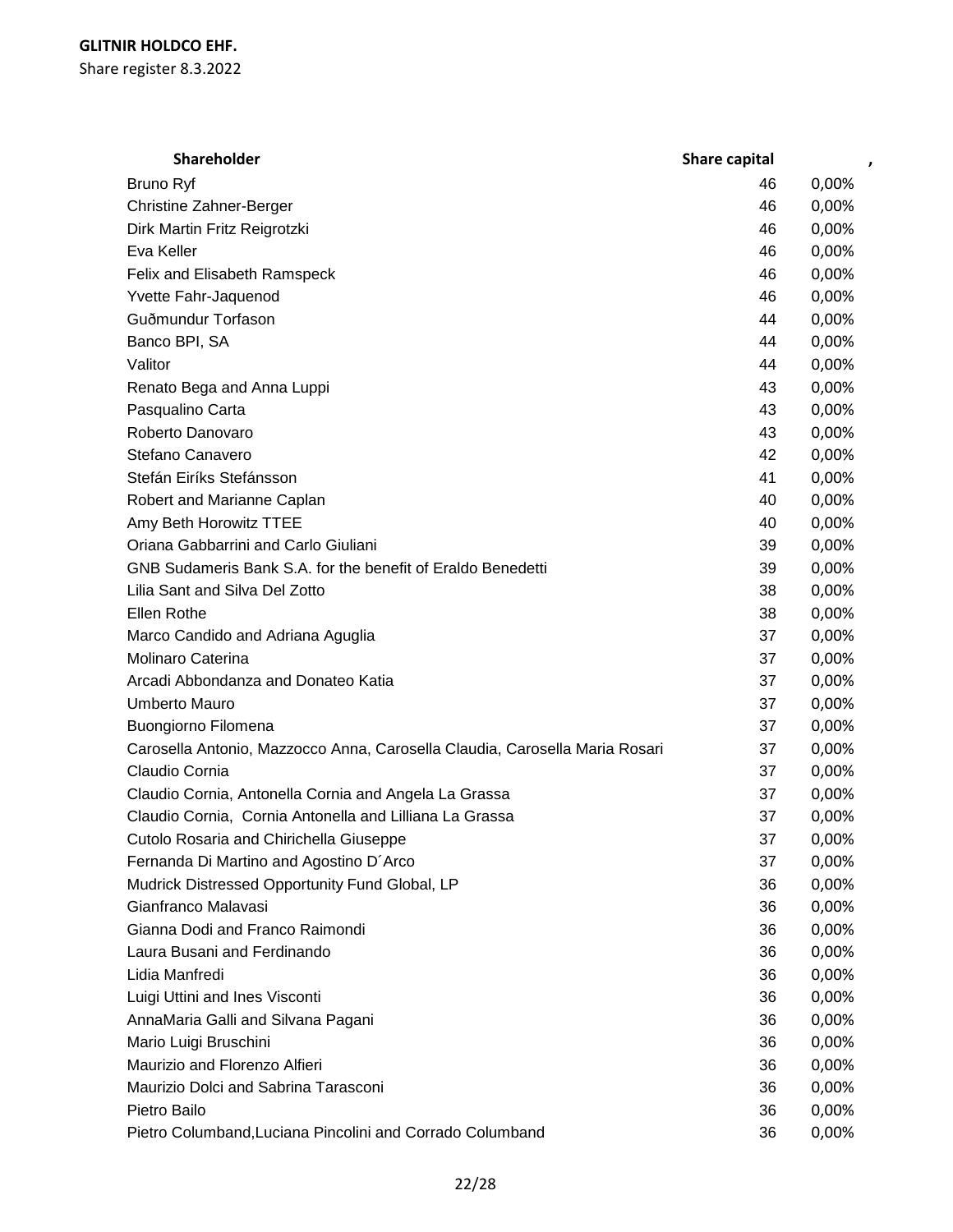| <b>Shareholder</b>                                    | Share capital |       |
|-------------------------------------------------------|---------------|-------|
| Rita Goi                                              | 36            | 0,00% |
| Rosa Caterina Calidona                                | 36            | 0,00% |
| Teresina and Flavia Aimi                              | 36            | 0,00% |
| Alberto Cabrini and Franco Cabrini                    | 36            | 0,00% |
| Carloni Tiziana                                       | 36            | 0,00% |
| Claudio Monica                                        | 36            | 0,00% |
| Francesco Canetti and Maria Maldini                   | 36            | 0,00% |
| Garavelli Gabriella and Garavelli Gloria              | 36            | 0,00% |
| Ferdinando Guasti, Lauretta Guasti and Carla Guasti   | 36            | 0,00% |
| Andrea Giovanni Vigano                                | 36            | 0,00% |
| Edoardo Massimo Vigano                                | 36            | 0,00% |
| Evaristo Maltempi                                     | 36            | 0,00% |
| Giovanni Busetti                                      | 36            | 0,00% |
| Giovanni Catelli and Maria Pia Lanfranchi             | 36            | 0,00% |
| Giuseppe Cugusi and Angela Depau                      | 36            | 0,00% |
| Angela Fiori                                          | 36            | 0,00% |
| Lucia Strada and Gaetano Rivolta                      | 36            | 0,00% |
| Luigi Elmiger and Siglinda Benelli                    | 36            | 0,00% |
| Paola Paladini and Rodolfo Severi                     | 36            | 0,00% |
| Raballo Patrizia                                      | 36            | 0,00% |
| Pietro Zezza and Assunta Tiziana Corsi                | 36            | 0,00% |
| Rossella Cerreto                                      | 36            | 0,00% |
| Sergio Mastroberardino and Maria Pia Indrigo          | 36            | 0,00% |
| Stefania Bonpensiere                                  | 36            | 0,00% |
| Valter Leonardi                                       | 36            | 0,00% |
| Augusto Cappagli                                      | 36            | 0,00% |
| Vincenzo Macolino and Cristina Pennatini              | 36            | 0,00% |
| <b>Brugna Giuseppe</b>                                | 36            | 0,00% |
| Bruno Antoiazzi and Antonietta Bubba                  | 36            | 0,00% |
| Alberto and Luigi Baglioni                            | 36            | 0,00% |
| Carlo and Settimio Coacci                             | 36            | 0,00% |
| Cesare Filippi                                        | 36            | 0,00% |
| Ciriaco Porcu and Caterina Calia                      | 36            | 0,00% |
| Corrado Lippi                                         | 36            | 0,00% |
| Alessia, Gino and Stefania Ottavi and Silvana Tondini | 36            | 0,00% |
| Ernesto Germani & Maria Severgnini                    | 36            | 0,00% |
| Franco Costamagna                                     | 36            | 0,00% |
| Gaspare Bartoli                                       | 36            | 0,00% |
| Obec Cernovice                                        | 35            | 0,00% |
| Óttar Yngvason                                        | 34            | 0,00% |
| Patrick Kupschina                                     | 34            | 0,00% |
| Ingi Örn Geirsson                                     | 34            | 0,00% |
| Wolfram Linke and Verena Linke                        | 34            | 0,00% |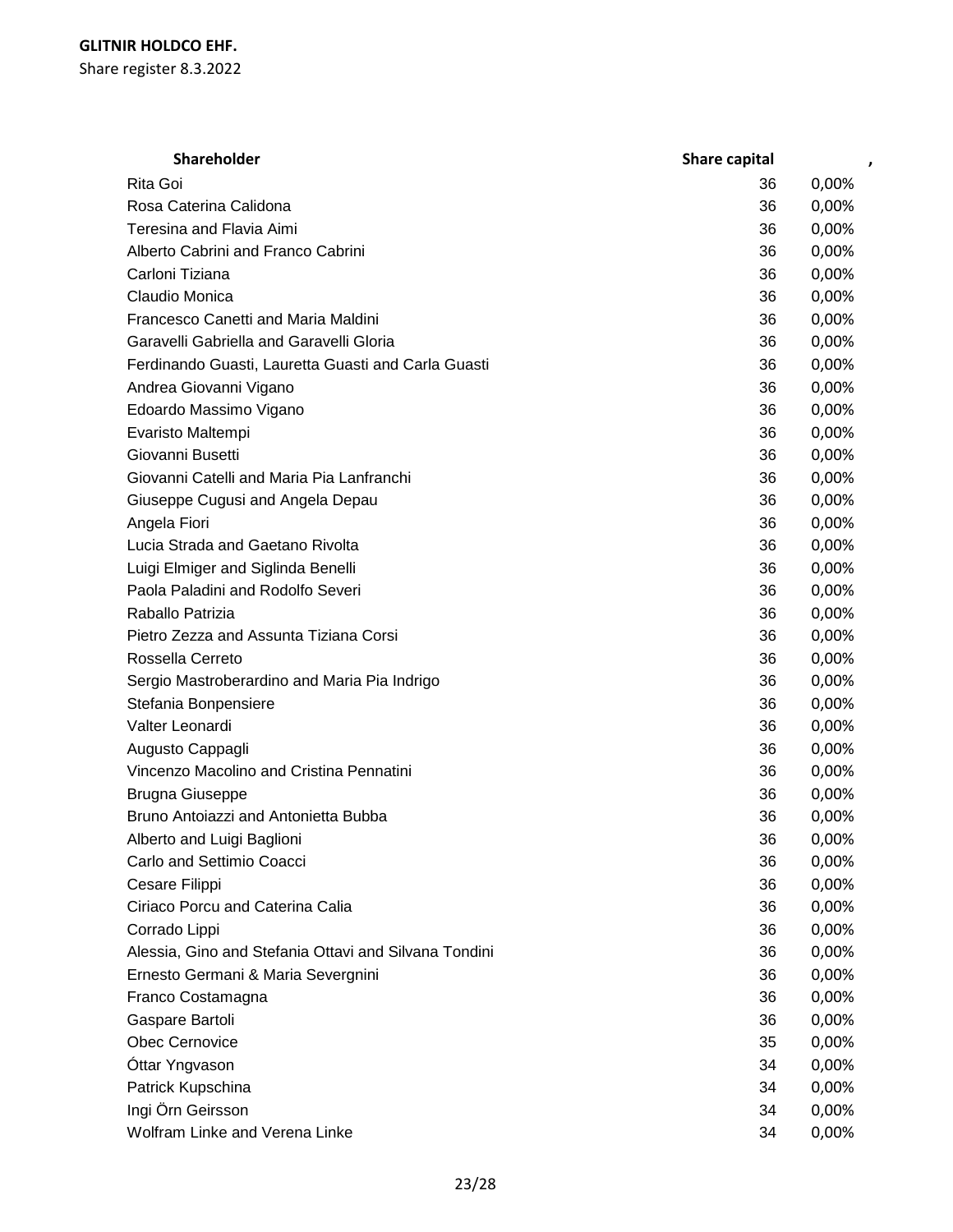| Shareholder                                                                     | Share capital | $\pmb{\cdot}$ |
|---------------------------------------------------------------------------------|---------------|---------------|
| <b>Ferdiand Hafner</b>                                                          | 34            | 0,00%         |
| Gianmaria Girardello                                                            | 34            | 0,00%         |
| Giovanna Peretti and Luca Graser and Lara Graser                                | 34            | 0,00%         |
| Graziella Brugnolo                                                              | 34            | 0,00%         |
| Luigina Sgarbossa                                                               | 34            | 0,00%         |
| Maria Cogoi                                                                     | 34            | 0,00%         |
| Marcella Zin, Borsetto Marta, Borsetto Elena, Borsetto Chiara, Borsetto Elisabe | 34            | 0,00%         |
| Antonio Testolin                                                                | 34            | 0,00%         |
| Pellegrini Amedeo                                                               | 34            | 0,00%         |
| Pietro Toldo and Annamaria Dalla Rovere                                         | 34            | 0,00%         |
| Rita Borsa                                                                      | 34            | 0,00%         |
| Rita Guaiti                                                                     | 34            | 0,00%         |
| Santagiuliana Gianfranco and Bertoldi Amalia                                    | 34            | 0,00%         |
| Santarelli Massimiliano                                                         | 34            | 0,00%         |
| Bertozzo Ida and Montagna Damiano                                               | 34            | 0,00%         |
| Bruna Zanotelli                                                                 | 34            | 0,00%         |
| Baldo Silvana, Pellattiero Franca, Pellattiero Daniela                          | 34            | 0,00%         |
| Cancian Dario                                                                   | 34            | 0,00%         |
| Cecilia Fogale                                                                  | 34            | 0,00%         |
| Bertani Maria Antonia, Coccolo Domenico                                         | 34            | 0,00%         |
| Fabio Bruzzo                                                                    | 34            | 0,00%         |
| Francesco Grego                                                                 | 34            | 0,00%         |
| Franco Dal Zotto                                                                | 34            | 0,00%         |
| Gattel Luigi                                                                    | 34            | 0,00%         |
| George Goihl                                                                    | 33            | 0,00%         |
| Custody shareholder                                                             | 33            | 0,00%         |
| Vigdís Sjöfn Ólafsdóttir                                                        | 33            | 0,00%         |
| Anna Bontempi                                                                   | 32            | 0,00%         |
| Mariana Champalimaud Lino                                                       | 32            | 0,00%         |
| Guðjón B. Steinbórsson                                                          | 32            | 0,00%         |
| Guðrún E. Skúladóttir                                                           | 32            | 0,00%         |
| Hilmar Þór Hilmarsson                                                           | 32            | 0,00%         |
| Jóna Dóra Kristinsdóttir                                                        | 32            | 0,00%         |
| Anna Arnbjarnardóttir                                                           | 32            | 0,00%         |
| Þorvaldur Heiðarsson                                                            | 32            | 0,00%         |
| Matous Heger                                                                    | 31            | 0,00%         |
| Pavel Mirovský                                                                  | 31            | 0,00%         |
| Sigurjón Brink                                                                  | 31            | 0,00%         |
| Isobel Margaret Nichols and Isobel Ann Garland                                  | 31            | 0,00%         |
| Rizzica Giuseppe, Rizzica Alfonso and Rizzica Vincenzo                          | 30            | 0,00%         |
| Baldari Federica, Baldari Stefano, De Raho Laura Antonella                      | 30            | 0,00%         |
| UniCredit Bank AG formerly known as Bayerische Hypo- und Vereinsbank AG.        | 29            | 0,00%         |
| Mario Rossetti                                                                  | 28            | 0,00%         |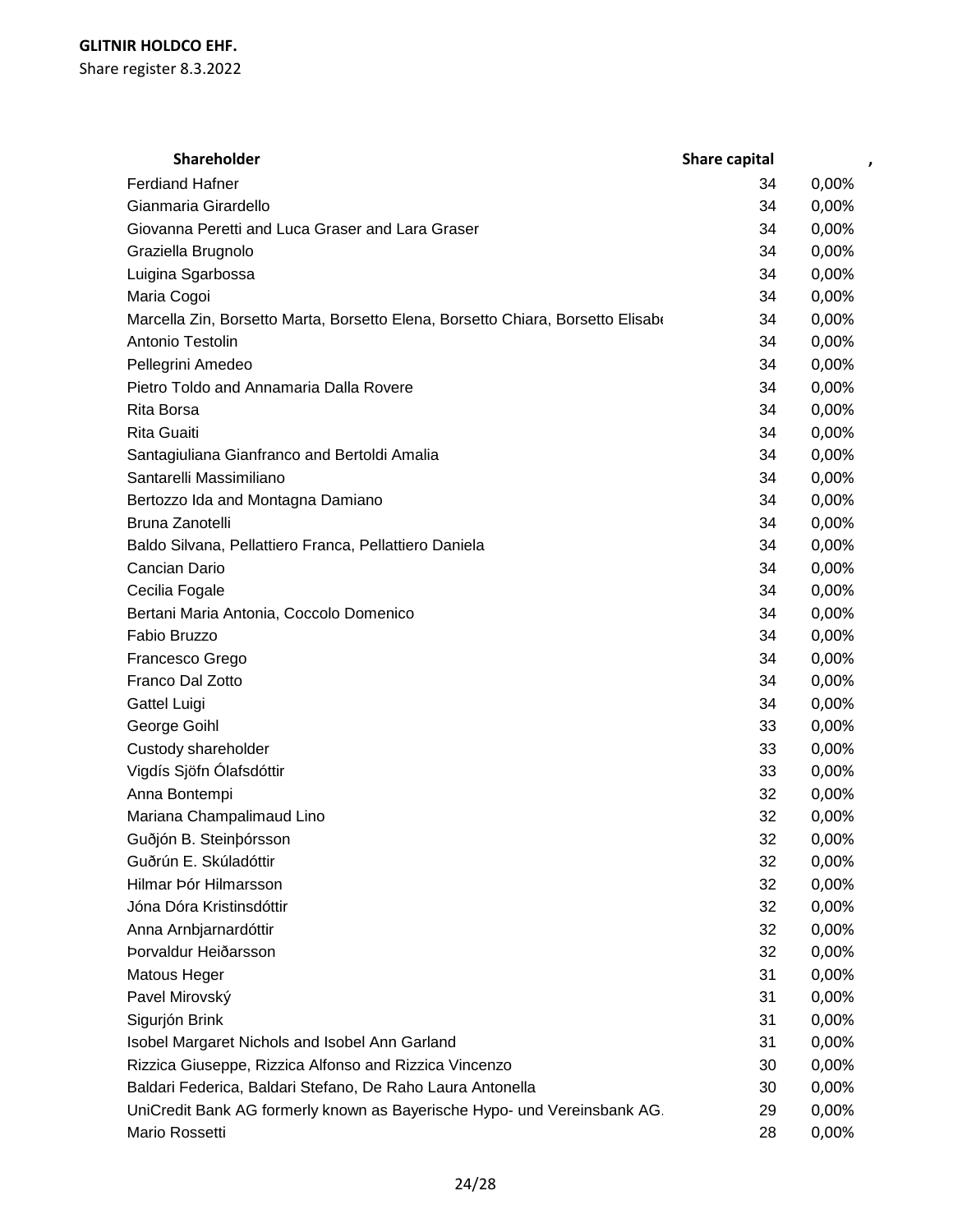| Shareholder                                                                  | Share capital | ,     |
|------------------------------------------------------------------------------|---------------|-------|
| Marrocco Angelica                                                            | 28            | 0,00% |
| Massimo Battistelli                                                          | 28            | 0,00% |
| Walter Lugli and Giuliana Tagliazucchi                                       | 28            | 0,00% |
| Giuseppe Bulano                                                              | 28            | 0,00% |
| Logos slf                                                                    | 28            | 0,00% |
| <b>Gerhard Brandstetter</b>                                                  | 27            | 0,00% |
| Luca Frigerio and Milvia Poretti                                             | 26            | 0,00% |
| Ebeneser Þ.S. Sturluson                                                      | 26            | 0,00% |
| Carmela D'Amore                                                              | 26            | 0,00% |
| Francesca Minari and Giuseppe Zilocchi                                       | 25            | 0,00% |
| Maellini Laura E Marcaccini Sergio                                           | 25            | 0,00% |
| Diaco Aldo                                                                   | 25            | 0,00% |
| Karl Eiríksson                                                               | 24            | 0,00% |
| Gigliola Reggiani                                                            | 22            | 0,00% |
| Giorgio Pezzulli and Paola Di Plotti                                         | 22            | 0,00% |
| Lorenza Codelli                                                              | 22            | 0,00% |
| Marcellino Bertagna De Marchi and Nadia Piccoli                              | 22            | 0,00% |
| Nadia D'Andrea and Viliana Candido                                           | 22            | 0,00% |
| Barzan Bruna                                                                 | 22            | 0,00% |
| Claudio Beltrame and Franca D'Antoni                                         | 22            | 0,00% |
| Dieter and Adelheid Strucken                                                 | 22            | 0,00% |
| Elio Simonin and Giuseppina De Marchi                                        | 22            | 0,00% |
| Hans und Ursula Rufli                                                        | 22            | 0,00% |
| <b>Niklaus Birrer</b>                                                        | 22            | 0,00% |
| Paula Brogle-Eberle                                                          | 22            | 0,00% |
| <b>Roland Held</b>                                                           | 22            | 0,00% |
| <b>Friedrich and Doris Moos</b>                                              | 22            | 0,00% |
| Dr. HSG Peter Rechenstein                                                    | 21            | 0,00% |
| Anna Giovannoni and Carlo Broglia                                            | 21            | 0,00% |
| Dagný Ósk, Anna Berglind, Kristín og Sigrún Margrét Halldórsdætur formerly k | 21            | 0,00% |
| Haraldur Erlendsson                                                          | 20            | 0,00% |
| Helgi Garðar Garðarsson                                                      | 20            | 0,00% |
| María Anna Garðarsdóttir                                                     | 20            | 0,00% |
| Hreinn Þór Hauksson                                                          | 20            | 0,00% |
| Þórarinn Óli Ólafsson                                                        | 20            | 0,00% |
| Leonardo Collauto                                                            | 19            | 0,00% |
| Simonato Virginia                                                            | 19            | 0,00% |
| Christine Del Olmo and Dr. Philippe Favresse                                 | 19            | 0,00% |
| Angelo Schettino                                                             | 18            | 0,00% |
| Anna Toma and Michele Antonazzo                                              | 18            | 0,00% |
| Maria Gabriella Mazzotta and Giorgio Quarta                                  | 18            | 0,00% |
| Michele Mauro and Mariantonietta Prisco                                      | 18            | 0,00% |
| Salvatore Ercolino                                                           | 18            | 0,00% |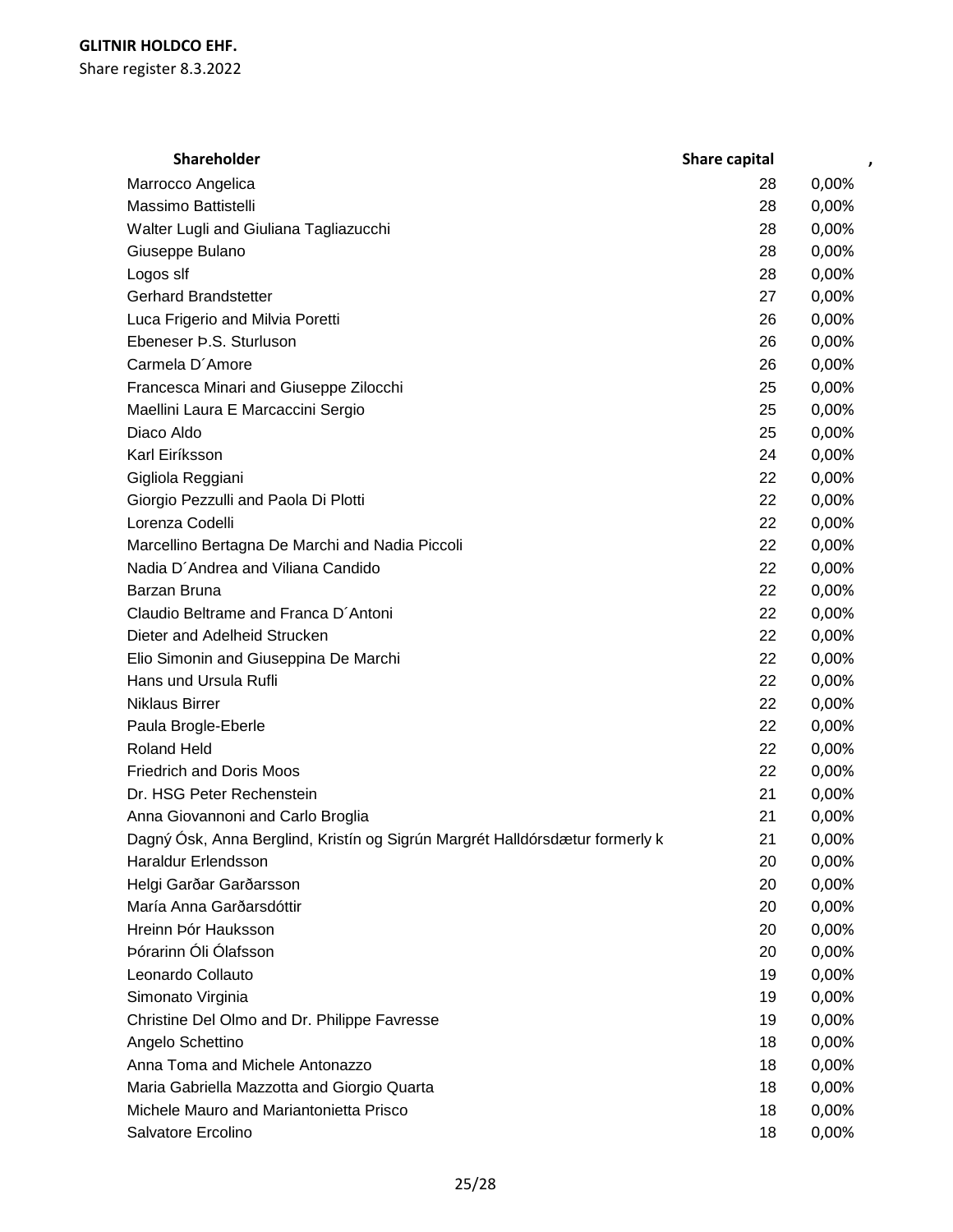| <b>Shareholder</b>                                   | Share capital |       |
|------------------------------------------------------|---------------|-------|
| Fazio Fabio and Marcella Lo Monaco                   | 18            | 0,00% |
| Giovanna Clementi ; Giancarlo Orsi and Bruno Chillon | 18            | 0,00% |
| Giovanni Chierici                                    | 18            | 0,00% |
| Giovanni Soncini and Luca Soncini                    | 18            | 0,00% |
| Giuliana Galli and Umberto Manfredi                  | 18            | 0,00% |
| Guiseppe Simeone                                     | 18            | 0,00% |
| Angelo Casali and Pilla Dalice                       | 18            | 0,00% |
| Lino Bocchi ; Lorenzo Bocchi ; Maria Luisa Ferrari   | 18            | 0,00% |
| Marco lemmi                                          | 18            | 0,00% |
| Maria Barbuti                                        | 18            | 0,00% |
| Maura Franceschini, Gian Luca and Monia Cattani      | 18            | 0,00% |
| Maura Varani and Rosella Orsi                        | 18            | 0,00% |
| Maurizio Marvisi and Carmen Curati                   | 18            | 0,00% |
| Mauro Canevari and Emilia Marchettini                | 18            | 0,00% |
| Antonio Garante                                      | 18            | 0,00% |
| Paola Brunani and Benna Grazia                       | 18            | 0,00% |
| Patrizia Crespi                                      | 18            | 0,00% |
| Persuati Giuseppe                                    | 18            | 0,00% |
| Ravasini Elsa and Pecorari Lidia                     | 18            | 0,00% |
| Ruggenini Francesco                                  | 18            | 0,00% |
| Vittorio Oliva                                       | 18            | 0,00% |
| Ceriati Anna Rosa                                    | 18            | 0,00% |
| Alfea Marcheisi                                      | 18            | 0,00% |
| Fernando Grossi and Gianna Sirocchi                  | 18            | 0,00% |
| Francesca Luisa Ogliari                              | 18            | 0,00% |
| Pavan Ornella and Sacco Walter                       | 18            | 0,00% |
| Angela, Giovanne, Guiseppe, Amoroso                  | 18            | 0,00% |
| Giovanni Murano and Caterina Olianas                 | 17            | 0,00% |
| Andrea Scaltriti and Amelia De Maria                 | 17            | 0,00% |
| Giuseppe Bitti                                       | 17            | 0,00% |
| Fondazione Opera Pia Dr. Domenico Uccelli            | 17            | 0,00% |
| Laudiero Domenico                                    | 17            | 0,00% |
| Mario Donati and Lina Bugli                          | 17            | 0,00% |
| Antonella Pelucchi                                   | 17            | 0,00% |
| Mattia Valente                                       | 17            | 0,00% |
| Alberto Giordano                                     | 17            | 0,00% |
| Constantina Miramondi Lovati                         | 17            | 0,00% |
| Alessandro Rizzo                                     | 17            | 0,00% |
| Enrichetto Bonassi and Maria Ballasini               | 17            | 0,00% |
| Francesco Noli                                       | 17            | 0,00% |
| Furio Robotti and Rosanna Codino                     | 17            | 0,00% |
| Eignarhaldsfélagið Normi ehf.                        | 17            | 0,00% |
| Amyas John Symington                                 | 17            | 0,00% |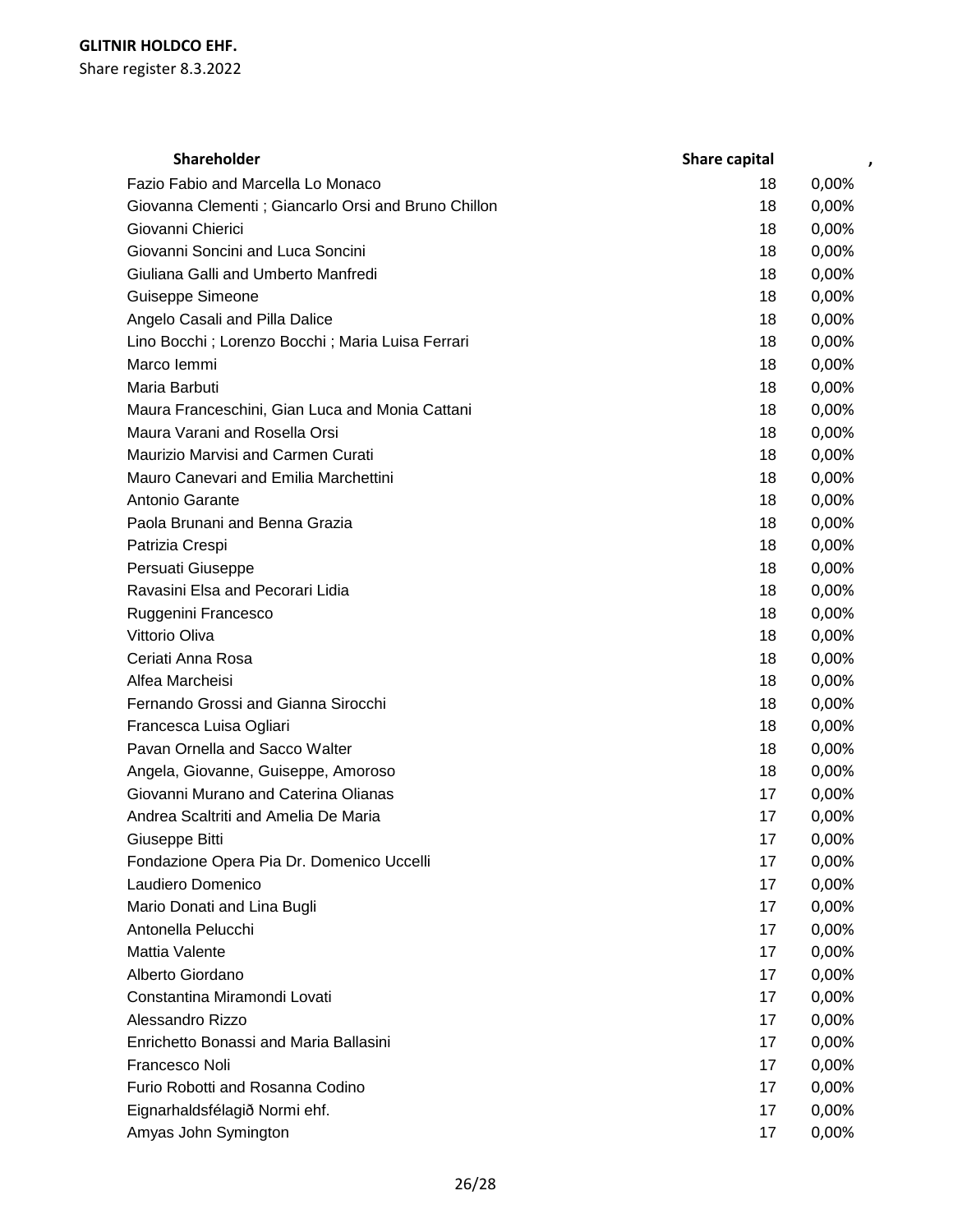| Shareholder                             | Share capital  | ,     |
|-----------------------------------------|----------------|-------|
| Eng. Jose Francisco de Lima Teixeira    | 17             | 0,00% |
| Francisco Jose P. Pinto Balsemao        | 17             | 0,00% |
| Graziella Gallai and Letizia Monaco     | 16             | 0,00% |
| Giampaolo Mandich                       | 16             | 0,00% |
| Gianni Franco Peruzzi                   | 16             | 0,00% |
| Giuseppe Tiraoro                        | 16             | 0,00% |
| Ada Rolani                              | 16             | 0,00% |
| Lamberto Grotto                         | 16             | 0,00% |
| Santangelo Francesco                    | 16             | 0,00% |
| Licia Ronzan                            | 16             | 0,00% |
| Luca Zecchin                            | 16             | 0,00% |
| Paolo Pittoni                           | 16             | 0,00% |
| Paolo Vallisari                         | 16             | 0,00% |
| Rosa Fochesato                          | 16             | 0,00% |
| Simonato Giuseppe                       | 16             | 0,00% |
| Stefanutti Maria                        | 16             | 0,00% |
| Augusto Astegno                         | 16             | 0,00% |
| <b>Bruno Danuso</b>                     | 16             | 0,00% |
| Della Bianca Andrea                     | 16             | 0,00% |
| Diana Carlamaria                        | 16             | 0,00% |
| Gabriela Collavo                        | 16             | 0,00% |
| Anna Rosa Busacchi and Luciano Marchi   | 15             | 0,00% |
| Morelli Dario and Chiara Montello Hubel | 15             | 0,00% |
| <b>Haukur Oddsson</b>                   | 15             | 0,00% |
| N. M. A. Phillips                       | 14             | 0,00% |
| Florean Carla                           | 12             | 0,00% |
| Custody shareholder                     | 12             | 0,00% |
| Custody shareholder                     | 12             | 0,00% |
| Bank Julius Baer & Co. Ltd.             | 11             | 0,00% |
| Della Rosa Emma                         | 10             | 0,00% |
| Leonie Hettlinger-Weber                 | 10             | 0,00% |
| Simon Keller                            | 10             | 0,00% |
| Fritz Burgunder                         | 10             | 0,00% |
| Custody shareholder                     | 10             | 0,00% |
| Attilio Dei Sandro                      | 10             | 0,00% |
| Nicolas and Barbara Daldini             | 10             | 0,00% |
| Pamela Doris Lane                       | 10             | 0,00% |
| Ada Antonelli                           | 10             | 0,00% |
| Juraj VOZARIK                           | 9              | 0,00% |
| Edda Beghetto                           | 9              | 0,00% |
| Pietro Minissale and Concetta Sturiale  | $\overline{7}$ | 0,00% |
| Dovani Secondina and Zanrei Renato      | $\overline{7}$ | 0,00% |
| Alexandra Wogg                          | $\overline{7}$ | 0,00% |
|                                         |                |       |